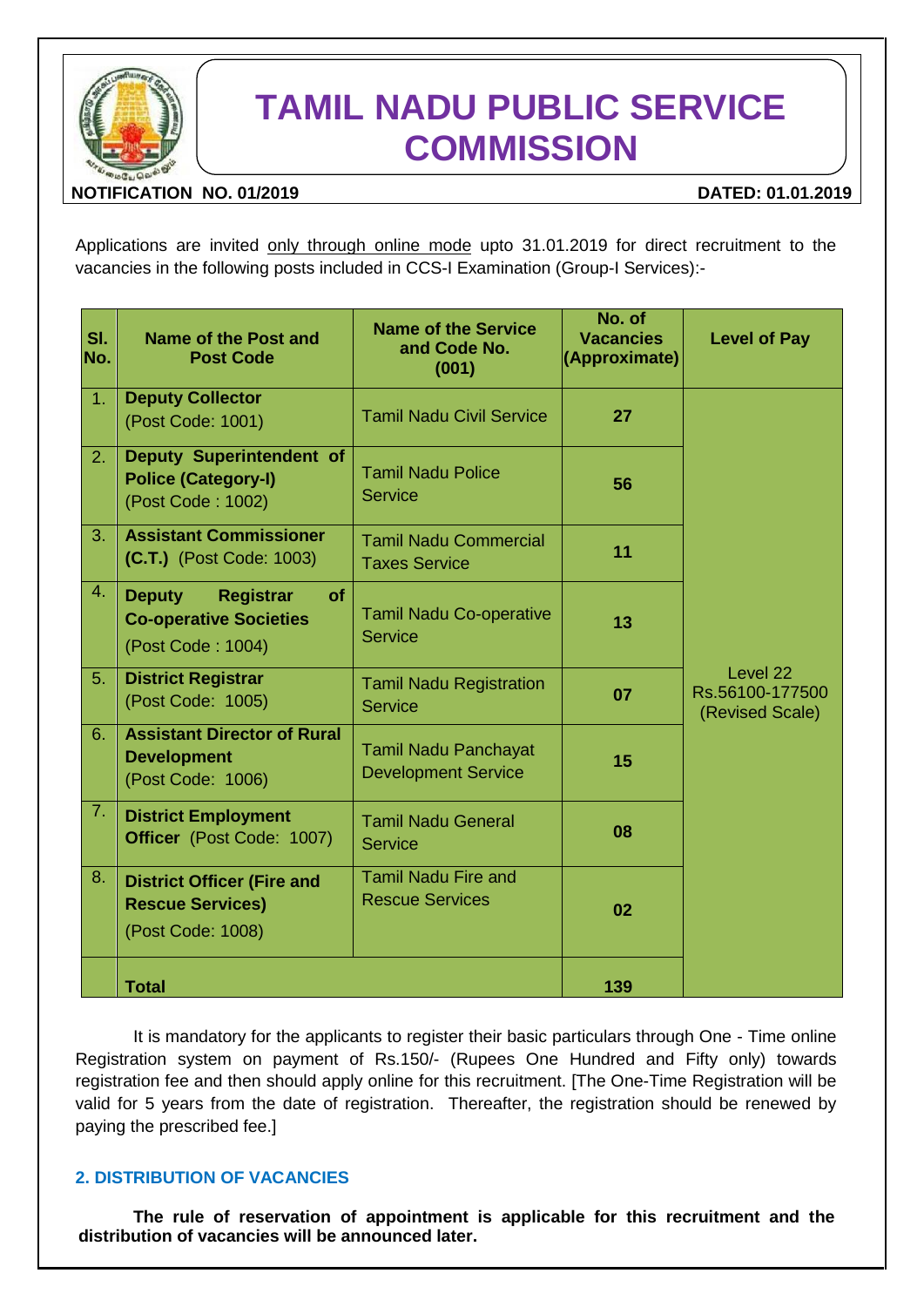## **3. IMPORTANT DATES AND TIME**

| Α | Date of Notification                                                                                                       |                                                                                         | 01.01.2019            |  |
|---|----------------------------------------------------------------------------------------------------------------------------|-----------------------------------------------------------------------------------------|-----------------------|--|
| В | Last date for submission of<br>online<br>application                                                                       |                                                                                         | 31.01.2019            |  |
| C | Last date for payment of Preliminary<br>Examination Fee through Bank (State<br>Bank of India / Indian Bank) or Post Office |                                                                                         | 02.02.2019            |  |
| D | Date of Preliminary Examination                                                                                            | 03.03.2019 FN                                                                           | 10.00 A.M to 1.00 P.M |  |
| Е | Date of Main Written Examination                                                                                           | Will be announced later at the time of declaring<br>results of Preliminary Examination. |                       |  |

# **Note**

- **(i) Applicants should submit only one application even if he/she opts for more than one post.**
- **(ii) Refer Annexure-II of this notification regarding Tentative timeline for the recruitment process.**

## **4. FEES**

| a)           | <b>Registration Fee</b><br>For One-Time Registration (Revised with effect from 01.03.2017 vide<br>G.O. (Ms). No.32, Personnel and Administrative Reforms (M) Department,<br>dated 01.03.2017)<br><b>Note</b><br>(i)<br>Applicants who have already registered in One-Time Registration<br>system within the validity period of 5 years are exempted.<br>Those who have registered in One-Time Registration system and<br>(ii)<br>paid the Registration fee i.e., Rs.150/-, it is enough to pay the<br>examination fee alone. | Rs.150/- |
|--------------|------------------------------------------------------------------------------------------------------------------------------------------------------------------------------------------------------------------------------------------------------------------------------------------------------------------------------------------------------------------------------------------------------------------------------------------------------------------------------------------------------------------------------|----------|
| b)           | <b>Preliminary Examination Fee</b><br><b>Note</b><br>The Preliminary Examination fee should be paid at the time of submitting<br>the online application for this recruitment if they are not eligible for the fee<br>concession noted below.                                                                                                                                                                                                                                                                                 | Rs.100/- |
| $\mathsf{C}$ | <b>Main Written Examination Fee</b><br><b>Note</b><br>The Main Written Examination fee should be paid later only by those<br>applicants who are admitted to the Main Written Examination based on<br>the result of Preliminary Examination and on receipt of intimation from<br>Tamil Nadu Public Service Commission, if they are not eligible for fee<br>concession.                                                                                                                                                        | Rs.200/- |

## **EXAMINATION FEE CONCESSION (Both for Preliminary and Main Written Examination):-**

| Category                                                                                          | <b>Concession</b>     | <b>Condition</b>                                                                                                                                                                                          |
|---------------------------------------------------------------------------------------------------|-----------------------|-----------------------------------------------------------------------------------------------------------------------------------------------------------------------------------------------------------|
| <b>Scheduled Castes/Scheduled</b><br>(i)<br>Castes (Arunthathiyar) and<br><b>Scheduled Tribes</b> | <b>Full Exemption</b> |                                                                                                                                                                                                           |
| Differently Abled Persons and<br>(ii)<br>Destitute Widows of<br>all<br>Categories                 | <b>Full Exemption</b> | (i) For Differently Abled Persons, the<br>disability should be not less than 40%.<br>(ii) For DWs, the DW certificate should<br>have been obtained from the RDO /<br>Sub Collector / Assistant Collector. |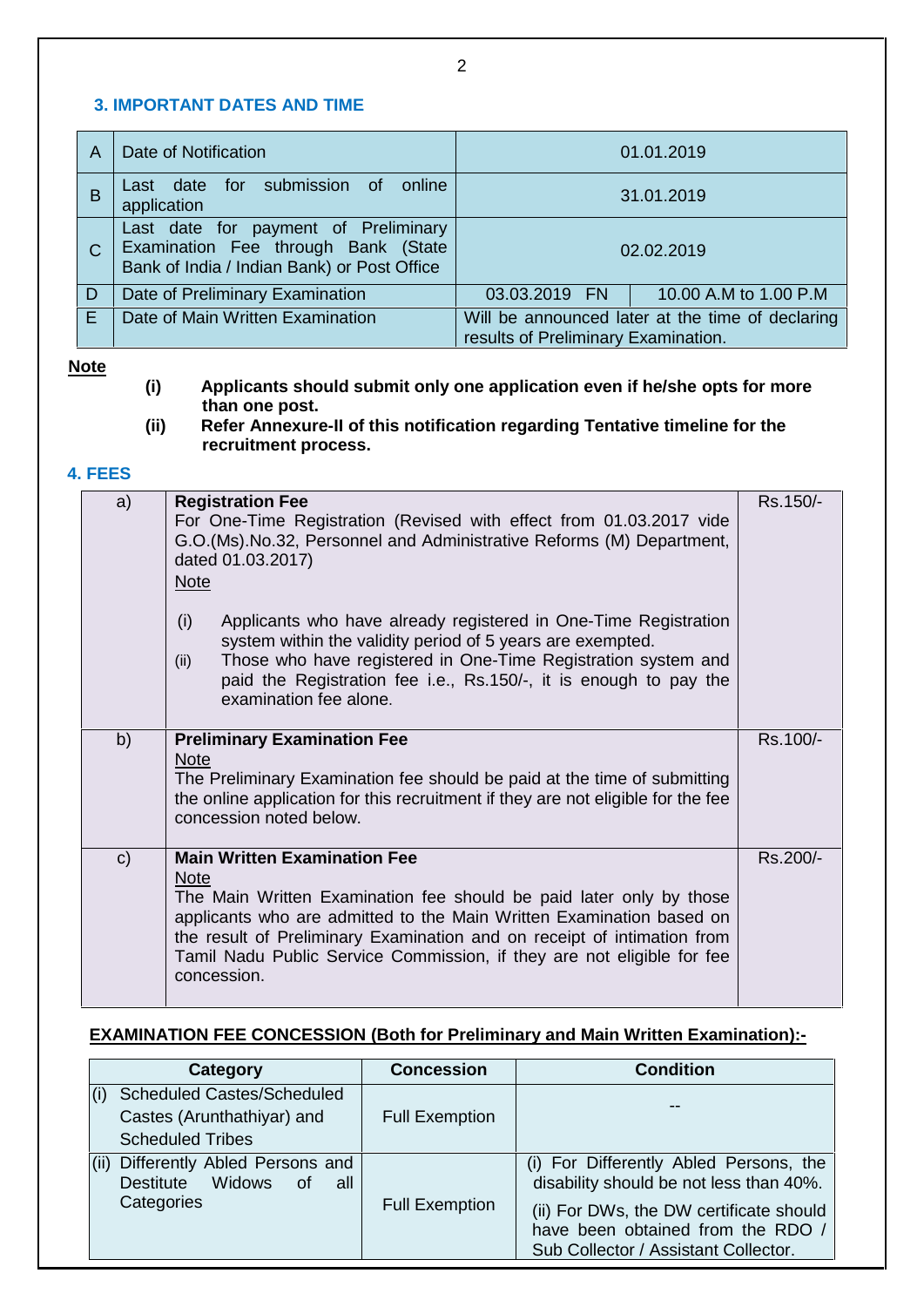| (iii) Most Backward Classes /<br>Denotified<br>Communities,<br>Classes (Other<br><b>Backward</b><br>than Muslim) and Backward<br>Classes (Muslim) | Those who have<br>not availed three<br>free chances so<br>far in the previous<br>recruitments may<br>exemption<br>avail<br>from payment of<br>examination fee. | Should not have availed three free<br>chances in the previous recruitments.                                                                                                                                               |
|---------------------------------------------------------------------------------------------------------------------------------------------------|----------------------------------------------------------------------------------------------------------------------------------------------------------------|---------------------------------------------------------------------------------------------------------------------------------------------------------------------------------------------------------------------------|
| (iv) Ex-Servicemen                                                                                                                                | Those who have<br>not availed two<br>free chances so<br>far in the previous<br>recruitments may<br>avail<br>exemption<br>from payment of<br>examination fee.   | (i)<br>Should not have availed two free<br>chances in<br>the<br>previous<br>recruitments.<br>Fee concession will not apply to<br>(ii)<br>those who have already been<br>recruited to any class or service<br>or category. |

#### **Note:**

- (i) The three / two free chances referred to above are not for **EACH POST** but for **ANY THREE / TWO APPLICATIONS ONLY**. The claim for exemption from payment of examination fee made in any application which is rejected/admitted or withdrawn will be counted as free chance availed.
- (ii) Failure to pay the prescribed fee along with the application in-time will be liable for rejection of application.
- (iii) The number of free chances availed by the applicant means, the total number of free chances hitherto availed by the applicant in his/her earlier application submitted to the Commission for any post/recruitment.
- (iv) If, the Examination fee concession claimed in the application is found to exceed the admissible limits as announced above, the application will be rejected at any stage of selection. The number of free chances availed by the applicants will be counted from the previous applications submitted through One-Time Registration and / or submitted directly without One-Time Registration.

(For further details regarding examination fee concession, refer para 12 of "Instructions to Applicants").

#### **5. MODE OF PAYMENT OF PRELIMINARY EXAMINATION FEE**

- Preliminary Examination fee Rs.100/- (Rupees One Hundred only) is payable by online through Net Banking/Credit card/Debit card or it can be paid by offline at State Bank of India/ Indian Bank / Post Office within 2 days from the date of submission of online application by choosing the option in the online application.
- Applicants have to register their basic particulars through One -Time Registration which is mandatory on payment of Rs.150/- (Rupees One Hundred and Fifty only) towards registration fee and then should apply online for this recruitment. The One-Time Registration will be valid for 5 years from the date of registration. Thereafter, the registration should be renewed by paying the prescribed fee. Applicants who have already registered in One-Time Registration system by paying Rs.50/- before 01.03.2017 and having validity and those who have registered for One-Time Registration on or after 01.03.2017 by paying Rs. 150/- towards One-Time Registration are exempted from paying the registration fee for this recruitment.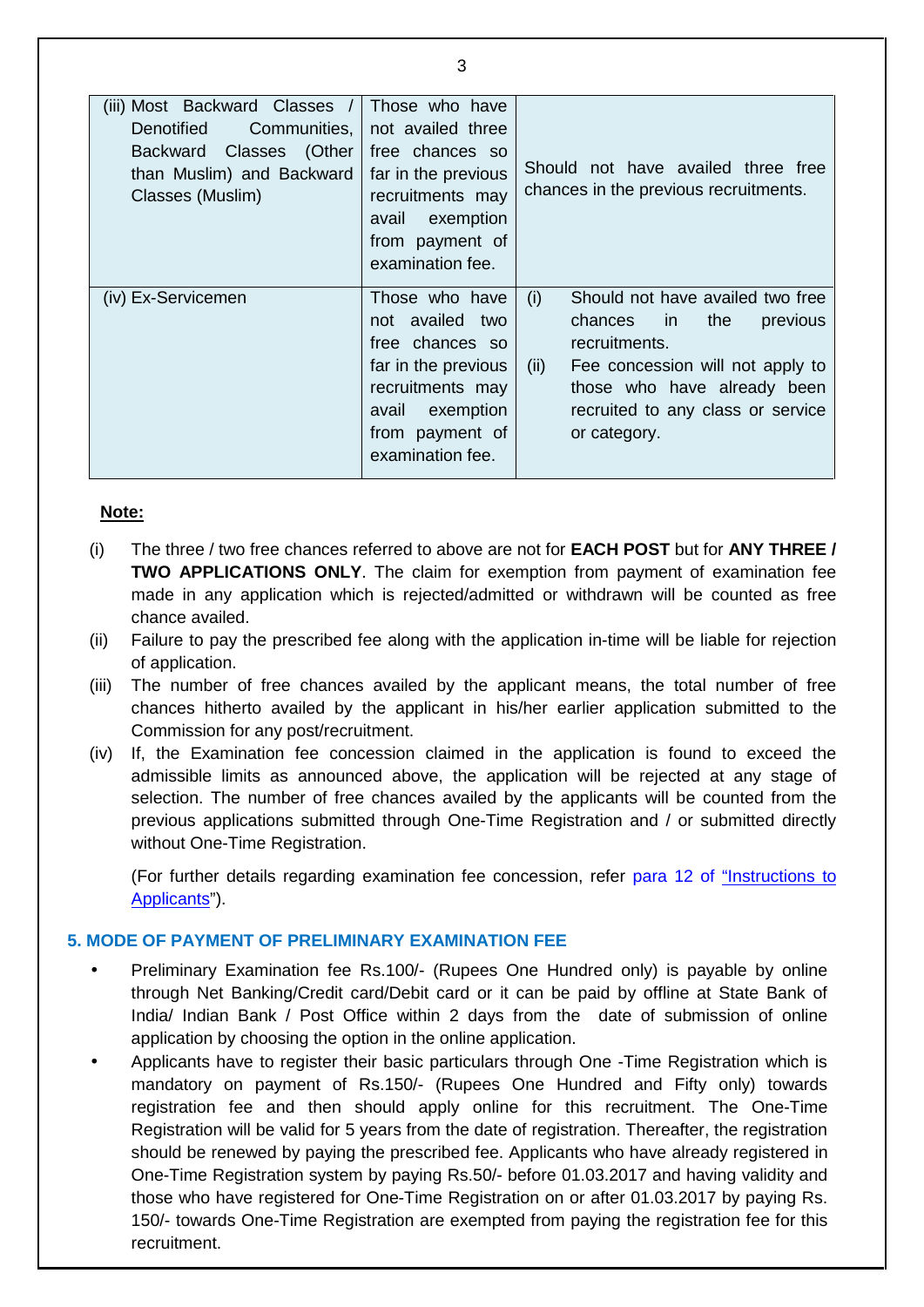- Applicants have also to pay the service charges applicable to the State Bank of India / Indian Bank / Post Office.
- Applicants can avail exemption from paying examination fee as per eligibility criteria.
- Offline mode of payment in the form of Demand Draft / Postal Order etc. will not be accepted and the applications forwarded with such modes of payment will be summarily rejected.
- Those who have registered in the One-Time Registration system and paid the registration fee Rs.150/- and received the registration ID need not pay the Registration fee i.e., Rs.150/- and it is enough to pay the examination fee alone.
- Applicants who have made One-Time Registration must pay the prescribed examination fee for this recruitment unless fee exemption is claimed (One–Time Registration is only to avail exemption for Registration fee for a period of 5 years from the date of registration and it will not be considered as prescribed examination fee for this recruitment).

(For further details regarding the Examination fee concession, refer para 2(13-23) of "Instructions to Applicants").

## **6. QUALIFICATIONS**

## **(A) AGE LIMIT (as on 01.07.2019)**

| <b>Name of the Post</b>                                                                                                                                   | <b>Minimum Age</b><br>(should have<br>completed as<br>on 01.07.2019) | SCs,<br>$SC(A)s$ ,<br>STs, MBCs/DCs,<br>BCs, BCMs and<br>DWs of all<br>categories | <b>Maximum Age</b><br>(should not have completed as on<br>01.07.2019)<br>"Others" i.e applicants<br>not belonging to SCs,<br>SC(A)s, STs, MBCs/DCs,<br><b>BCs, BCMs and DWs of</b><br>all categories |
|-----------------------------------------------------------------------------------------------------------------------------------------------------------|----------------------------------------------------------------------|-----------------------------------------------------------------------------------|------------------------------------------------------------------------------------------------------------------------------------------------------------------------------------------------------|
| 1. For all the posts except the<br>of Assistant<br>post<br>Commissioner (C.T)                                                                             | 21 Years                                                             | 37 Years                                                                          | 32 Years                                                                                                                                                                                             |
| 2. Assistant Commissioner (C.T.)                                                                                                                          |                                                                      |                                                                                   |                                                                                                                                                                                                      |
| For applicants possessing<br>(1)<br>any degree                                                                                                            | 21 Years                                                             | 37 Years                                                                          | 32 Years                                                                                                                                                                                             |
| (ii) For applicants possessing<br>B.L. degree<br>of<br>any<br>University or Institution<br>recognized<br>by<br>the<br>University<br>Grants<br>Commission. | 21 Years                                                             | 38 Years                                                                          | 33 Years                                                                                                                                                                                             |

## **Age Concession**

## (i) **For Differently Abled Persons**

Differently Abled Persons are eligible for age concession upto 10 years over and above the maximum age limit prescribed above.

## (ii) **For Ex-Servicemen**

- (a) The maximum age limit is 53 years for the applicants who belong to SCs, SCs(A), STs, MBCs/DCs, BCs and BCMs.
- (b) The maximum age limit is 48 years for "Others" (i.e.) applicants not belonging to any of the above said categories.
- (c) The above mentioned age concession will not apply to the Ex-Servicemen applicants those who have already been recruited to any class or service or category.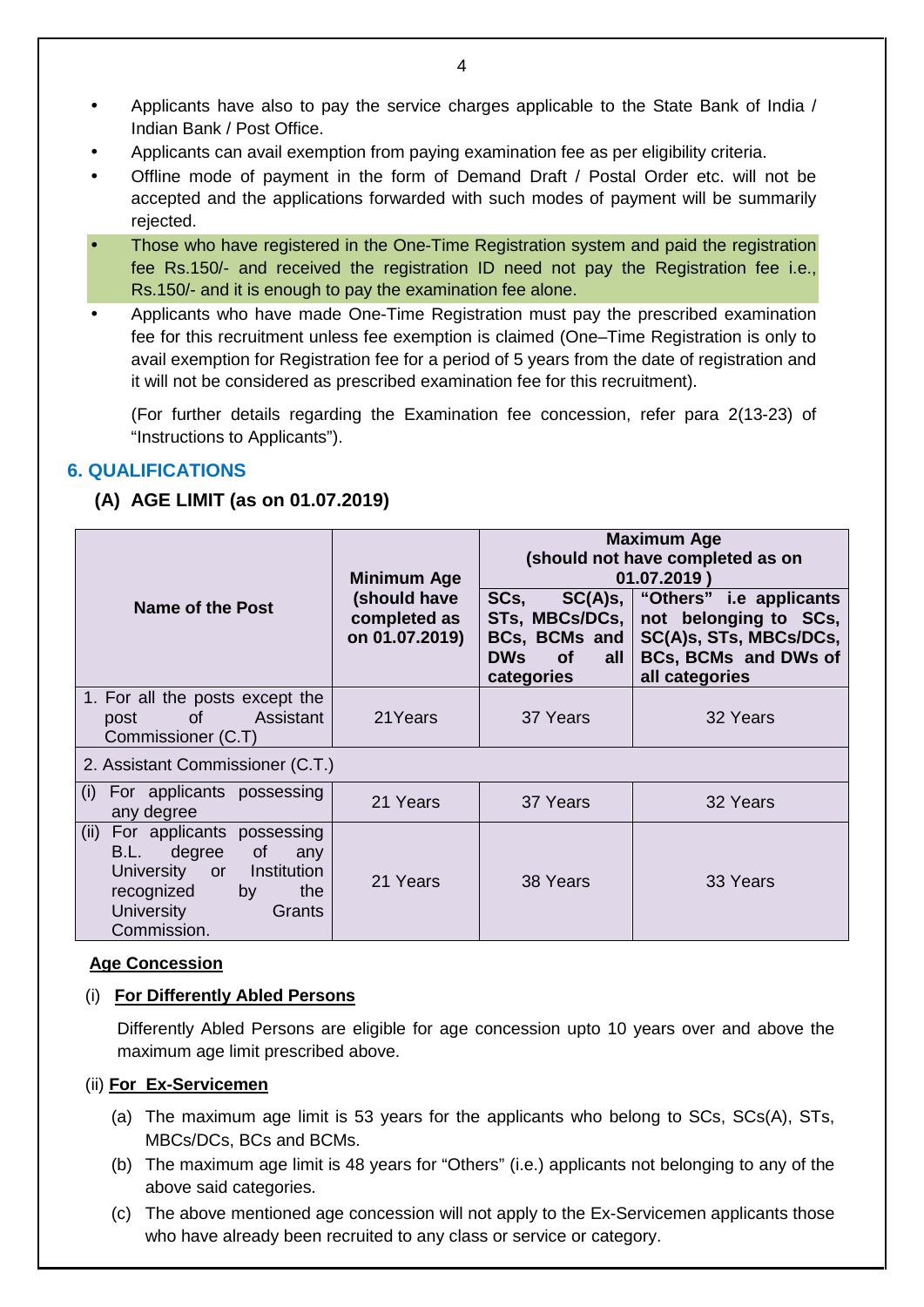#### **Note**

- (i) "Others" [i.e., applicants not belonging to SCs, SC(A)s, STs, MBCs/DCs, BCs and BCMs] who have put in 5 years and more of service in the State / Central Government are not eligible to apply even if they are within the age limit.
- (ii) Instructions given with regard to maximum age limit under para 5 of the "Instructions to Applicants" will not apply to this recruitment.

#### **(B) EDUCATIONAL QUALIFICATION (as on 01.01.2019 ) (i.e. date of notification)**

Applicants should possess the following or its equivalent qualification:-

**Applicants should possess a degree of any of the Universities incorporated by an Act of the Central or State Legislature in India or any other Educational Institutions established by an Act of Parliament or declared to be deemed as an University under Section 3 of the University Grants Commission Act, 1956.**

Provided that, **other things being equal,** preference will be given to the applicants, who posses the qualification mentioned against each of the following posts:-

| SI.<br>No. | <b>Name of the Post</b>                                                  |                                                                       | <b>Preferential Qualification</b>                                                                                                                                                              |  |  |
|------------|--------------------------------------------------------------------------|-----------------------------------------------------------------------|------------------------------------------------------------------------------------------------------------------------------------------------------------------------------------------------|--|--|
| 1.         | Deputy Superintendent of<br>Police (Cat.I)                               |                                                                       | Preference shall be given to candidates who possess National<br>awards for Physical efficiency.                                                                                                |  |  |
|            |                                                                          | <b>First Preference</b>                                               | A degree both in Commerce and Law<br>together with a Diploma in Taxation<br>laws.                                                                                                              |  |  |
| 2.         | Commissioner<br>Assistant                                                | Second<br>Preference                                                  | A degree both in Commerce and Law.                                                                                                                                                             |  |  |
|            | (C.T)                                                                    | <b>Third Preference</b>                                               | A degree either in Commerce or Law<br>together with a Diploma in Taxation<br>laws.                                                                                                             |  |  |
|            |                                                                          | <b>Fourth Preference</b>                                              | A degree either in Commerce or Law.                                                                                                                                                            |  |  |
|            |                                                                          | First preference                                                      | M.A. (Co-operation) Degree                                                                                                                                                                     |  |  |
| 3.         | Registrar<br><b>Deputy</b><br><b>of</b><br><b>Co-operative Societies</b> | Second preference<br>M.Com. Degree with Co-operation as a<br>subject. |                                                                                                                                                                                                |  |  |
|            |                                                                          | Third preference                                                      | B.A. (Co-operation) Degree                                                                                                                                                                     |  |  |
| 4.         | <b>District Employment Officer</b>                                       | Labour Welfare.                                                       | Graduate in Economics / Education / Sociology / Statistics or<br>Psychology and to those with Post Graduate Diploma in Social<br>Science and Experience in Industrial / Personnel Management / |  |  |
| 5.         | Assistant Director of Rural<br><b>Development Department</b>             | i.<br>Post Graduate<br>ii.<br>iii.                                    | of the<br>Degree<br>in Rural Service<br>Gandhigram Rural Institute, Madurai District.<br>Post Graduate Degree or Diploma in Extension.<br>Post Graduate Degree or Diploma in Sociology.        |  |  |

[Applicants to be admitted to the main written examination should upload and submit evidence relating to all claims including preferential qualifications, if any, claimed by them when called for]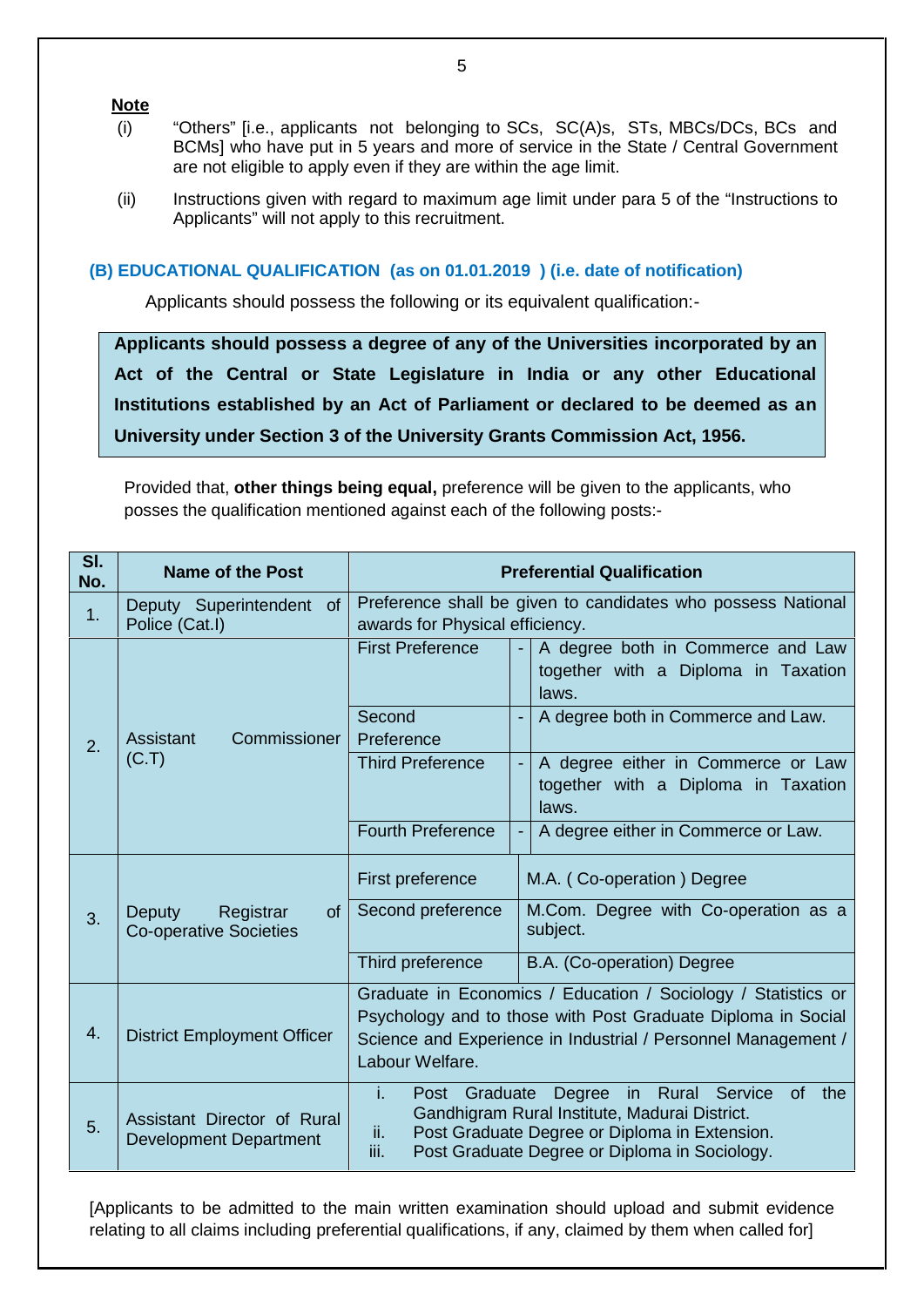#### **Note**

- (i) The qualification prescribed for these posts should have been obtained by passing the required qualification in the order of studies, viz.,  $10^{th}$  + HSC or its equivalent + U.G. Degree from the recognised Institutions as required under Section 25 of Tamil Nadu Government Servants (Conditions of Service) Act, 2016.
- (ii) The applicants, who have written the final year degree examination, may also apply for the Preliminary Examination for direct recruitment to the posts included in Group-I Services, subject to the condition that they should produce proof for having passed the degree examination while uploading the original documents through internet for the main written examination (last date for this activity would be announced later) failing which they will not be admitted to the Main Written Examination.
- (iii) The applicants, who have passed the final professional M.B.B.S or any other Medical Examination, but have not completed the internship, may also apply to the Preliminary Examination for direct recruitment to the posts included in Group-I Services subject to the condition that they should submit when admitted to the main written examination a copy of certificate from the concerned authority of the University/Institution that they had passed the requisite final professional medical examination. In such cases, the applicants will be required to produce at the time of their certificate verification for oral test, original degree or a certificate from the concerned competent authority of the University/ Institution that they had completed all requirements (including completion of internship) for the award of the degree.
- (iv) Applicants claiming equivalence of qualification to the prescribed qualification should upload and submit evidence for the equivalence of qualification in the form of G.O. issued prior to the date of this notification when called for, failing which, their application will be summarily rejected. The G.Os issued regarding equivalence of prescribed qualification after the date of this notification will not be accepted.

(For further details refer para10 of "Instructions to Applicants").

## **(C) PHYSICAL QUALIFICATION:-**

Applicants applying for the posts of Deputy Superintendent of Police (Cat.I) and District Officer (Fire and Rescue Services) must possess the following Physical Qualifications:-

| <b>Name of the Post</b>                   | <b>Physical Qualification</b>                            |
|-------------------------------------------|----------------------------------------------------------|
| Superintendent of Police<br><b>Deputy</b> | i. For Men: Must be not less than 165 cms in             |
| (Cat.1)                                   | Height and not less than 86 cms round the chest          |
|                                           | on full inspiration and must have a chest                |
|                                           | expansion of not less than 5 cms on full<br>inspiration. |
|                                           | ii. For Women: Must be not less than 155 cms in          |
|                                           | Height. The Chest measurement will not apply to          |
|                                           | them.                                                    |
| District Officer (Fire and Rescue         | i. For Men: Must be not less than 165 cms in             |
| Services)                                 | Height, 50 kgs in Weight and not less than 89            |
|                                           | cms round the chest on full inspiration and 84           |
|                                           | cms (normal) with not less than 5 cms chest              |
|                                           | expansion on full inspiration.                           |
|                                           |                                                          |
|                                           | ii. For Women: Must be not less than 155 cms in          |
|                                           | Height. The Chest measurement and 50 kg                  |
|                                           | Weight will not apply to them.                           |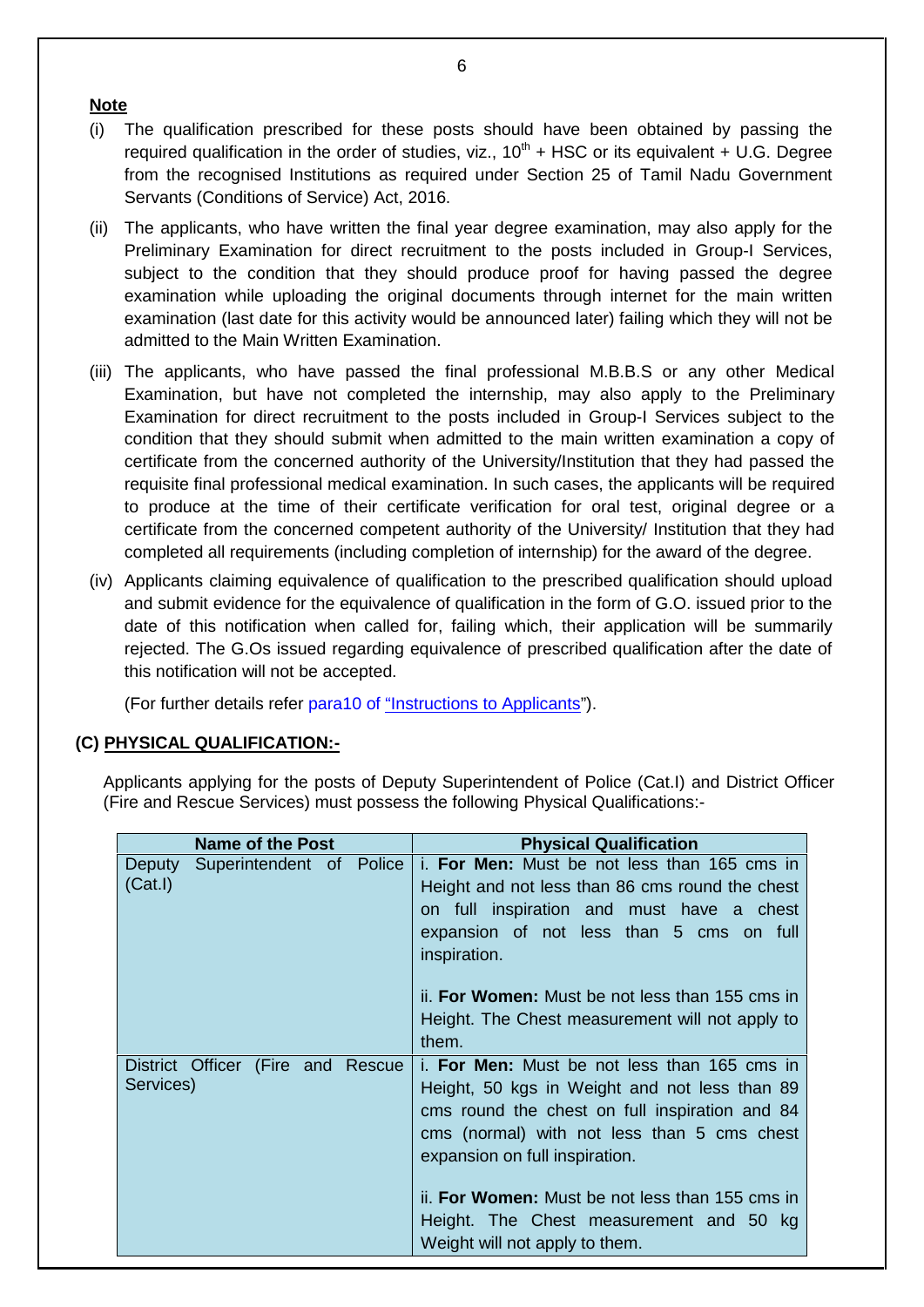## **Certificate for Physical Qualification**

i. Among the applicants to be admitted to the main written examination those who opt for the posts of Deputy Superintendent of Police (Cat.I) and District Officer (Fire and Rescue Services) should produce certificate from a Medical Officer of/or above the rank of an Assistant Surgeon appointed by the Government to the Government Medical Institution obtained on or after **01.01.2019** containing the following particulars when called for:-

|    | Height                                  | ----- Centimeters |
|----|-----------------------------------------|-------------------|
| 2. | Weight                                  | ----- Kilograms   |
|    | [For the post of District Officer       |                   |
|    | (Fire and Rescue Services) only]        |                   |
| 3. | <b>Chest Measurement</b>                |                   |
|    | (a) On full inspiration                 | ----- Centimeters |
|    | (b) On full expiration                  | ----- Centimeters |
|    | Difference (Expansion)<br>$\mathcal{C}$ | ----- Centimeters |

- ii. However, in the case of woman applicants applying for the posts of Deputy Superintendent of Police (Cat.I) and District Officer (Fire and Rescue Services) chest measurement and weight need not be specified in the said certificate.
- iii. The applicants who fail to produce the Physical Qualification Certificate along with other documents when called for will not be considered for the posts of Deputy Superintendent of Police (Cat.I) and District Officer (Fire and Rescue Services). Subsequent claims for these posts will not be entertained.
- iv. An applicant selected for appointment to the post of Deputy Collector must satisfy the Medical Board in Tamil Nadu as to his/her physique, fitness and capacity for active outdoor work.
- v. An applicant selected for appointment to the posts of Deputy Superintendent of Police (Cat.I) and District Officer (Fire and Rescue Services) must satisfy the Medical Board in Tamil Nadu as to his/her physique, fitness and capacity for active outdoor work and must be certified by the Superintendent of Government Ophthalmic Hospital in Chennai that his/her vision comes upto the requirements prescribed in the rules without the use of contact glasses.
- vi. Applicants with defective vision should upload and submit eye fitness certificate from a qualified eye specialist when called for along with other documents.
- vii. The applicants once selected by the Commission to the posts of Deputy Superintendent of Police (Cat.I) and District Officer (Fire and Rescue Services) based on their option but who failed to satisfy the Medical Board in respect of their Physical fitness will forfeit their selection and they will not be considered for re-allotment to any other posts.

## **(D) CERTIFICATE OF PHYSICAL FITNESS:**

Applicants selected for appointment to the posts included in Group-I Services will be required to produce a certificate of physical fitness in the form prescribed below before his/her appointment:-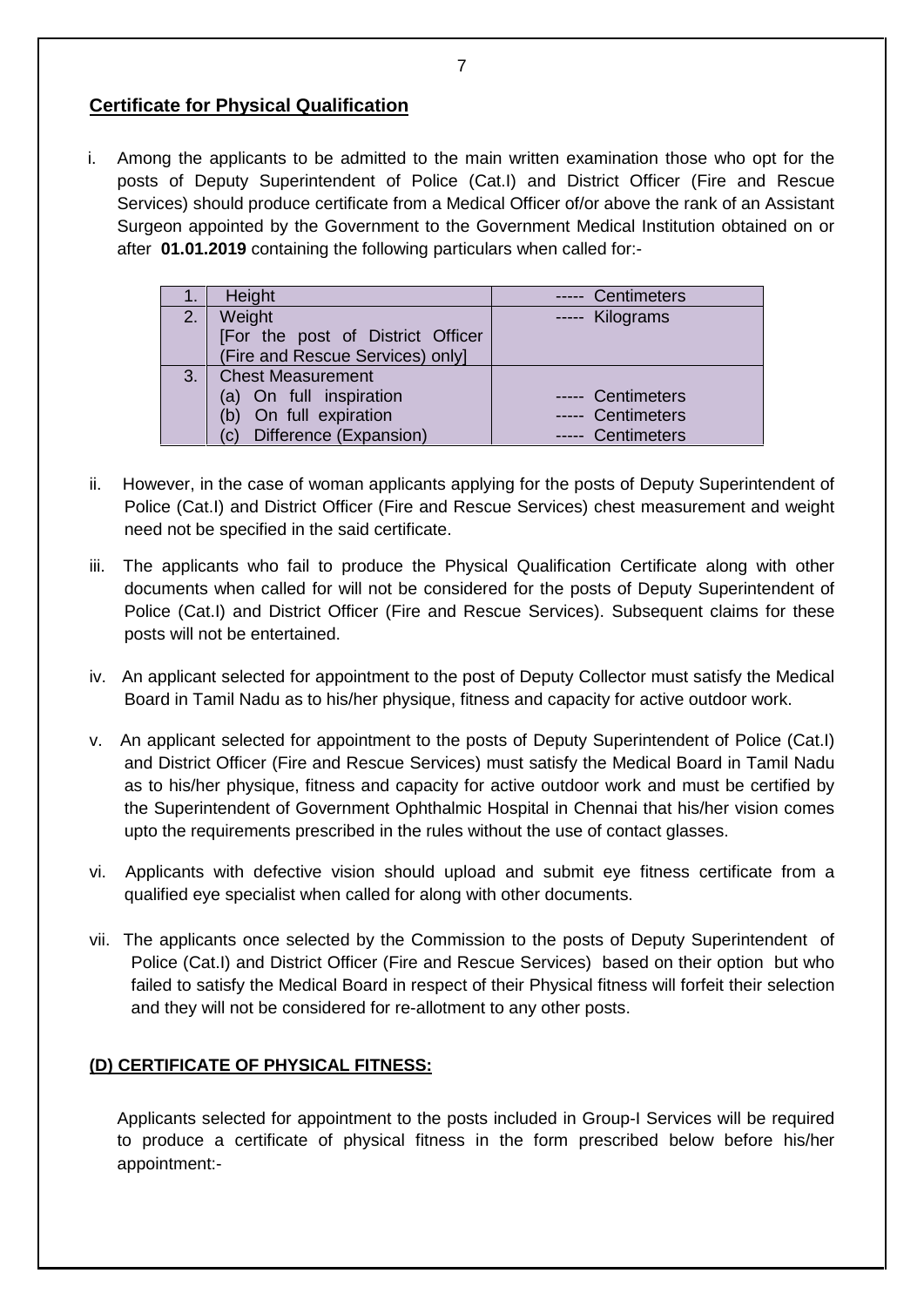| SI.<br>No.     | Name of the Post                                             | <b>Standard of Vision</b><br><b>Prescribed</b> | <b>Form of Certificate of Physical</b><br><b>Fitness</b>              |
|----------------|--------------------------------------------------------------|------------------------------------------------|-----------------------------------------------------------------------|
| 1.             | <b>Deputy Collector</b>                                      |                                                |                                                                       |
| 2.             | <b>Assistant Commissioner</b><br>(C.T)                       |                                                | Form prescribed for Executive Posts                                   |
| 3.             | <b>District Employment Officer</b>                           | Standard III or better                         |                                                                       |
| 4.             | <b>Assistant Director of Rural</b><br>Development Department |                                                |                                                                       |
| 5 <sub>1</sub> | <b>District Registrar</b>                                    |                                                | Form prescribed for the Posts Other<br>than Executive and Ministerial |
| 6.             | Deputy Registrar of<br><b>Co-operative Societies</b>         | Standard III                                   | Form prescribed for Executive Posts                                   |

## **(E) KNOWLEDGE IN TAMIL**

Applicants should possess adequate knowledge in Tamil on the date of this notification. (For details refer para 11 of 'Instructions to Applicants')

## **7. CONCESSIONS**

- (i) Concessions in the matter of age and/or fees allowed to SCs, SC(A)s, STs, MBCs/DCs, BCs, BCMs, Destitute Widows, Differently Abled Persons, Ex-Servicemen and other categories of persons etc., are given in para 12 to 14 of 'Instructions to Applicants'.
- (ii) Persons claiming concessions referred to above and other claims made in the application have to produce evidence for such claim when called for, otherwise their application will be rejected summarily.

#### **Note**

In all cases, an Ex-serviceman once recruited to a post in any class or service or category, **cannot claim the concession** of being called an Ex-Serviceman for his further recruitment. (Proviso to Section 3(j) of Tamil Nadu Government Servants (Conditions of Service) Act, 2016).

## **8. SCHEME FOR PRELIMINARY EXAMINATION, MAIN WRITTEN EXAMINATION AND ORAL TEST**

## **A. PRELIMINARY EXAMINATION (OBJECTIVE TYPE)**

|                                                                                                                                  |                 |                                | <b>Minimum Qualifying</b><br><b>Marks for selection</b>               |               |  |
|----------------------------------------------------------------------------------------------------------------------------------|-----------------|--------------------------------|-----------------------------------------------------------------------|---------------|--|
| <b>Subject</b>                                                                                                                   | <b>Duration</b> | <b>Maximum</b><br><b>Marks</b> | SCs, SC(A)s,<br>STs, MBCs/DCs,<br><b>BC(OBCM)s and</b><br><b>BCMs</b> | <b>Others</b> |  |
| <b>Single paper in General Studies-</b><br><b>Objective Type (200 Questions)</b>                                                 |                 |                                |                                                                       |               |  |
| <b>General Studies</b><br>150 Questions<br>(Degree Standard)<br>Aptitude & Mental Ability<br>Test (SSLC Standard) [50 Questions] | 3 Hours         | 300                            | 90                                                                    | 120           |  |
| Total                                                                                                                            |                 | 300                            |                                                                       |               |  |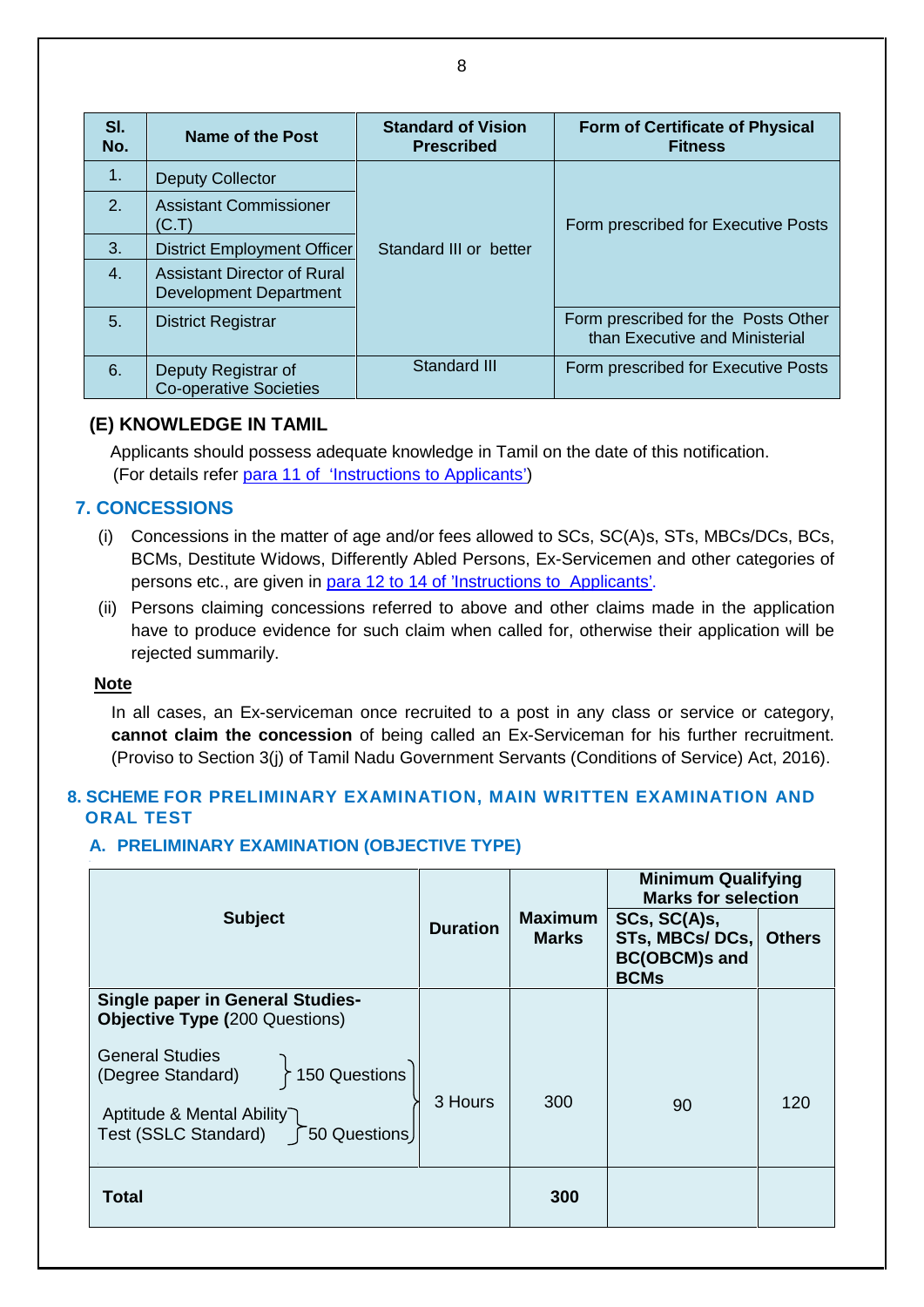|                                                                |                                                   |         | <b>Minimum Qualifying Marks</b><br>for selection                             |               |
|----------------------------------------------------------------|---------------------------------------------------|---------|------------------------------------------------------------------------------|---------------|
| <b>Subject</b>                                                 | <b>Maximum</b><br><b>Duration</b><br><b>Marks</b> |         | SCs, SC(A)s, STs,<br><b>MBCs/DCs,</b><br><b>BC(OBCM)s and</b><br><b>BCMs</b> | <b>Others</b> |
| <b>General Studies - Descriptive type</b><br>(Degree Standard) |                                                   |         |                                                                              |               |
| Paper-I                                                        | 3 Hours                                           | $250^-$ |                                                                              |               |
| Paper-II                                                       | 3 Hours                                           | 250     | 255                                                                          | 340           |
| Paper-III                                                      | 3 Hours                                           | 250     |                                                                              |               |
| <b>Interview &amp; Records</b>                                 |                                                   | $100 -$ |                                                                              |               |
| <b>Total</b>                                                   |                                                   | 850     |                                                                              |               |

## **B. MAIN WRITTEN EXAMINATION AND ORAL TEST**

## **Note: (For both Preliminary and Main Written Examination)**

- 1. The questions on General Studies will be set in both Tamil and English.
- 2. Refer para 22 of "Instructions to Applicants" in regard to instructions to be followed while appearing for competitive examinations conducted by the Commission.
- 3. The Scheme of Examination and Syllabus for the Preliminary Examination are available in the Commission's Website at '**www.tnpsc.gov.in**' and also in the **Annexure-I** of this notification. The syllabi for Main Written Examination will be announced shortly.

## **9. CENTRE FOR PRELIMINARY EXAMINATION**

**The Preliminary Examination will be held at the following Centres:**

| <b>Name of Centre</b> | <b>Name of Centre</b> | <b>Name of Centre</b> |
|-----------------------|-----------------------|-----------------------|
| Ariyalur              | Madurai               | <b>Thiruvallur</b>    |
| Chennai               | Nagapattinam          | Thiruvannamalai       |
| Chidambaram           | Nagercoil             | Thiruvarur            |
| Coimbatore            | <b>Namakkal</b>       | Thoothukudi           |
| <b>Dharmapuri</b>     | Perambalur            | Tiruchirappalli       |
| <b>Dindigul</b>       | Pudukkottai           | <b>Tirunelveli</b>    |
|                       |                       | <b>Tiruppur</b>       |
| Erode                 | Ramanathapuram        | Vellore               |
| Kancheepuram          | Salem                 | Villupuram            |
| Karaikudi             | Thanjavur             | Virudhunagar          |
| Karur                 | <b>The Nilgiris</b>   |                       |
|                       | (Udhagamandalam)      |                       |
| Krishnagiri           | <b>Theni</b>          |                       |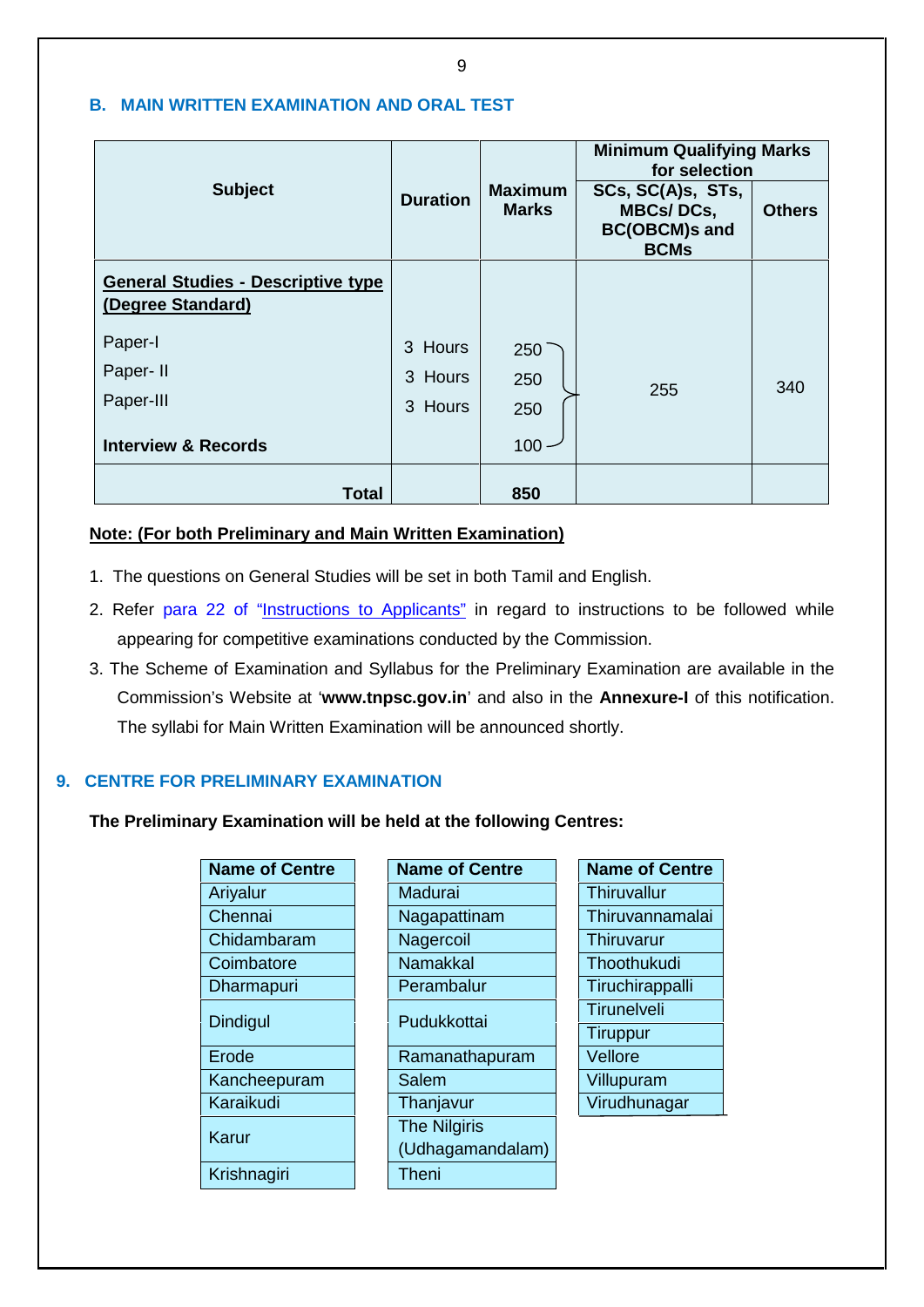#### **Note**

- (i) Applicants should choose any one of the above centres for writing the examination.
- (ii) Request for change of centre will not be considered. (For further details refer "Instructions to Applicants").
- (iii) **The Commission reserves the right to increase or decrease the number of Examination Centres and to re-allot the applicants.**
- (iv) Applicants should appear for the Written Examination / Physical Test / Certificate Verification / Oral Test at their own expenses.

#### **9(A). CENTRE FOR MAIN WRITTEN EXAMINATION**

Main Written Examination will be held at **Chennai** only.

## **10. SELECTION PROCEDURE**

**The selection will be made in three successive stages,** viz (i) Preliminary Examination for selection of applicants for admission to the Main Written Examination (ii) Main Written Examination and (iii) an Oral Test in the form of an Interview.

The Preliminary Examination is meant to serve as a screening test only. The marks obtained in the Preliminary Examination by the applicants who are declared qualified for admission to the Main Written Examination will not be counted for determining their final order of merit. The number of applicants to be admitted to the Main Written Examination will be 50 times the number of applicants to be recruited having regard to the rule of reservation of appointments. However, in each reservation group, all the applicants who secure the same marks as that of cut off marks of their reservation groups shall also be admitted to the Main Written Examination, though the number of applicants to be admitted to the Main Written Examination may exceed 1:50 ratio. **No supplemental list will be published in the place of rejected applicants (or) applicants who have failed to upload documents for verification.**

(For further details refer paragraph 23 (a) of "Instructions to Applicants")

#### **11. NO OBJECTION CERTIFICATE / INFORMATION TO THE EMPLOYER**

No Objection Certificate obtained from appropriate authority shall be produced at the time of Certificate Verification, failing which the applications will be rejected.

For details refer para 15 (g) of Commission's 'Instructions to Applicants'. Any violation of this instruction will be liable for / end in rejection of application and forfeiture of his/her candidature.

#### **12. GENERAL INFORMATIONS**

- A. The rule of reservation of appointments is applicable to each post separately. The distribution of vacancies will be as per rule in force.
- B. In G.O.(Ms.) No.145, Personnel and Administrative Reforms (S) Department, dated 30.09.2010 and G.O.(Ms.)No.40 Personnel and Administrative Reforms(S) Department, dated 30.04.2014 the Government have issued orders to fill up 20% of all vacancies in direct recruitment on preferential basis to persons who studied the prescribed qualification in Tamil Medium. The 20% reservation of vacancies on preferential allotment to **Persons Studied in Tamil Medium (PSTM)** will apply for this recruitment. Applicants claiming PSTM preference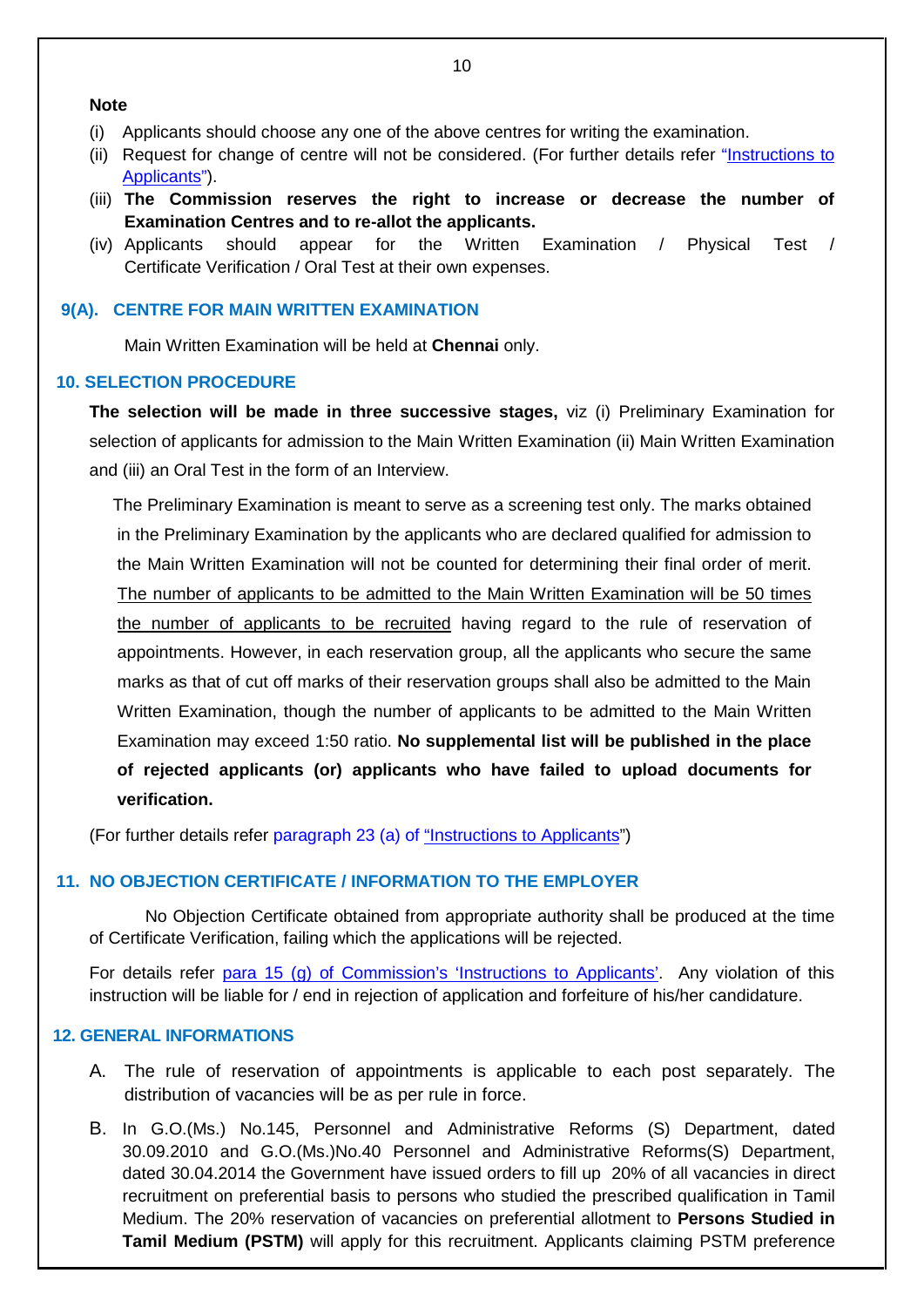must produce certificate issued by the Head of Institution as proof as per the specimen contained in the "Instructions to Applicants" for having studied the prescribed qualification in Tamil Medium. (Having written the examination in Tamil language alone will not qualify for claiming this preference). If the applicants with PSTM certificate are not available for selection for appointment against reserved turn, such turn shall be filled up by other eligible applicants but belonging to the respective communal category. The PSTM certificate, in prescribed format / proforma available in the Commission's website at www.tnpsc.gov.in shall be obtained from the Head of the Institution and shall be produced / uploaded when called for.

**(For further details refer p**ara 27 (XIX) of "Instructions to Applicants"**)**

- C. The number of **vacancies advertised is only approximate and is liable for modification** including reduction with reference to vacancy position at any time before finalisation of selection.
- D. The selection for appointment to the above said posts are purely provisional subject to final orders on pending Writ Petitions, if any, filed at Madras High Court and Madurai Bench of Madras High Court.
- E. As per Section 26 and 27(c) of Tamil Nadu Government Servants (Conditions of Service) Act, 2016, reservation of appointment to "Destitute Widows" and "Ex-Servicemen" respectively **will not apply** to this recruitment.
- F. The posts of Deputy Superintendent of Police (Cat.I) and District Officer (Fire and Rescue Services) are not identified as suitable for Differently Abled Persons. Further, in G.O.(Ms) No.20, Welfare of Differently Abled Persons (DAP.3.2) Department, dated 20.06.2018, the posts of Deputy Collector, Assistant Commissioner (C.T.), Deputy Registrar of Co-operative Societies, District Registrar, Assistant Director of Rural Development Department and District Employment Officer are identified as suitable posts for 4% reservation to Differently Abled Persons as follows:-

**Deputy Collector -** LV,HH ,LD(with mobility),CP,LC,DF,AC,SLD,MD. **Assistant Commissioner (C.T) -** VI,LV,HH,HI,LD,CP,LC,DF,AC,MuD,ASD,SLD,MD,MI. **Deputy Registrar of Co-operative Societies –** LV,HI,HH,LD,CP,DF,AC. **District Registrar -** LV, HH, LD, CP, DF, AC. **Assistant Director of Rural Development Department**-LD, LC, DF, AC **District Employment Officer -** LV,HH,LD(OA,OL,OAL),LC,DF,AC,SLD

- G. The Differently Abled persons should submit / upload a copy of Differently Abled Certificate specifying the nature of physical handicap and the degree of disability when called for by the Tamil Nadu Public Service Commission.
- H. If no qualified and suitable women applicants are available for selection against the vacancies reserved for them, those vacancies will be filled by male applicants belonging to the respective communal categories.
- I. Even after filling up of the vacancies reserved for SC (Arunthathiyars) on preferential basis, if more number of qualified Arunthathiyars are available, they shall be entitled to compete with the Scheduled Castes other than Arunthathiyars in the inter-se-merit among them and if any posts reserved for Arunthathiyars remain unfilled for want of adequate number of qualified applicants, it shall be filled up by Scheduled Castes other than Arunthathiyars.
- J. **Evidence for claims made in the online application should be uploaded / submitted in time when documents are called for. Any subsequent claim made thereafter on submission of online application will not be entertained. Failure to submit the documents within the stipulated time limit will entail rejection of the application.**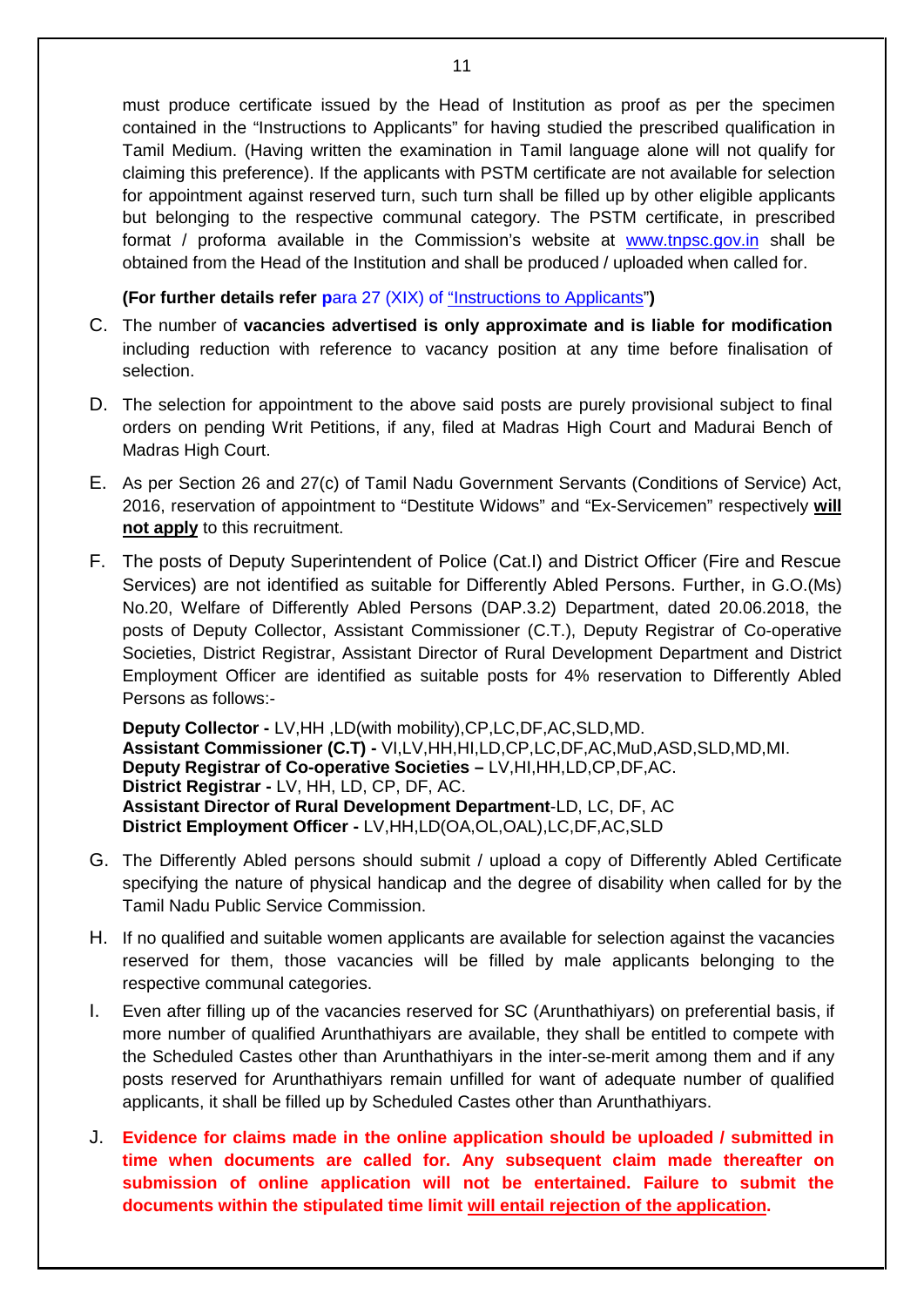- K. Correct and True information regarding arrest, convictions / debarment / disqualification by any recruiting agency, criminal or any disciplinary proceedings initiated / pending or finalised, participation in agitation or any Political Organisation, candidature in election for Parliament / State Legislature / Local Bodies etc, if any, should also be furnished to the Commission at the time of application i.e. the details thereof, originals of the judgement, order/ or G.O. dropping further action in Departmental proceedings or any document that may prove the suitability of such applicants for a Government appointment in such cases must be produced at the stage / time of certificate verification without fail. All such events that occurs after the submission of application and till the date of his/her selection and appointment shall be reported to the Commission forthwith then and there. Failure to report on the part of applicant will be considered as suppression of material information and will attract suitable penal action.
- L. **Incomplete applications and applications containing wrong / incorrect claims or incorrect particulars relating to category of reservation / other basic qualification / eligibility wise / age / communal categories / educational qualification / PSTM / physical qualification and other basic eligibility criteria will be summarily rejected.**
- M. One-Time Registration is not an application for any Post / Recruitment. Though the details / particulars were furnished in the One-Time Registration by the applicants, the details / particulars furnished in the online application submitted for this recruitment alone will be taken into consideration. Tamil Nadu Public Service Commission will not be responsible for any consequences arising out of furnishing of incorrect and incomplete details in the application or omission to provide the required details in the application for this recruitment.
- N. Refer G.O (Ms) No.90, Social Welfare and Nutritious Meal Programme [SW8 (2)] Department, dated 22.12.2017 regarding determination of community and reservation in employment for third genders.

#### **13. OTHER IMPORTANT INSTRUCTIONS**

- a) Applicants **should ensure their eligibility for examination.** The applicants applying for the examination should go through all instructions carefully and ensure that they fulfill all eligibility conditions for admission to examination. Their admission to all stages of the examination will be purely provisional subject to satisfaction of the eligibility conditions. Mere issue of memo of admission to the applicants will not imply that his/her candidature has been fully cleared by the Commission.
- b) The **Hall Tickets** for eligible applicants will be made available in the Commission's Website www.tnpsc.gov.in or www.tnpscexams.net or www.tnpscexams.in for downloading the same by applicants. No Hall Tickets will be sent by post. So the applicants should watch TNPSC website before the scheduled date of examination. The applicants must follow each and every instructions given in the Hall Ticket.

## c) **Communication to Applicants Individual communication regarding the date and time of certificate verification, oral test and counselling will not be sent to the applicants by post. The details will be made available on the Commission's website. Applicants will be informed of the above fact only through SMS and e-mail.**

d) **Grievance Redressal Cell for guidance of applicants:** In case of any guidance /information/ clarification of their applications, candidature, etc., applicants can contact Tamil Nadu Public Service Commission's Office in person or over Telephone No. 044-25332833 / 25332855 or the Commission's Office Toll-Free No. 1800 425 1002 on all working days from 10.00 a.m. to 05.45 p.m.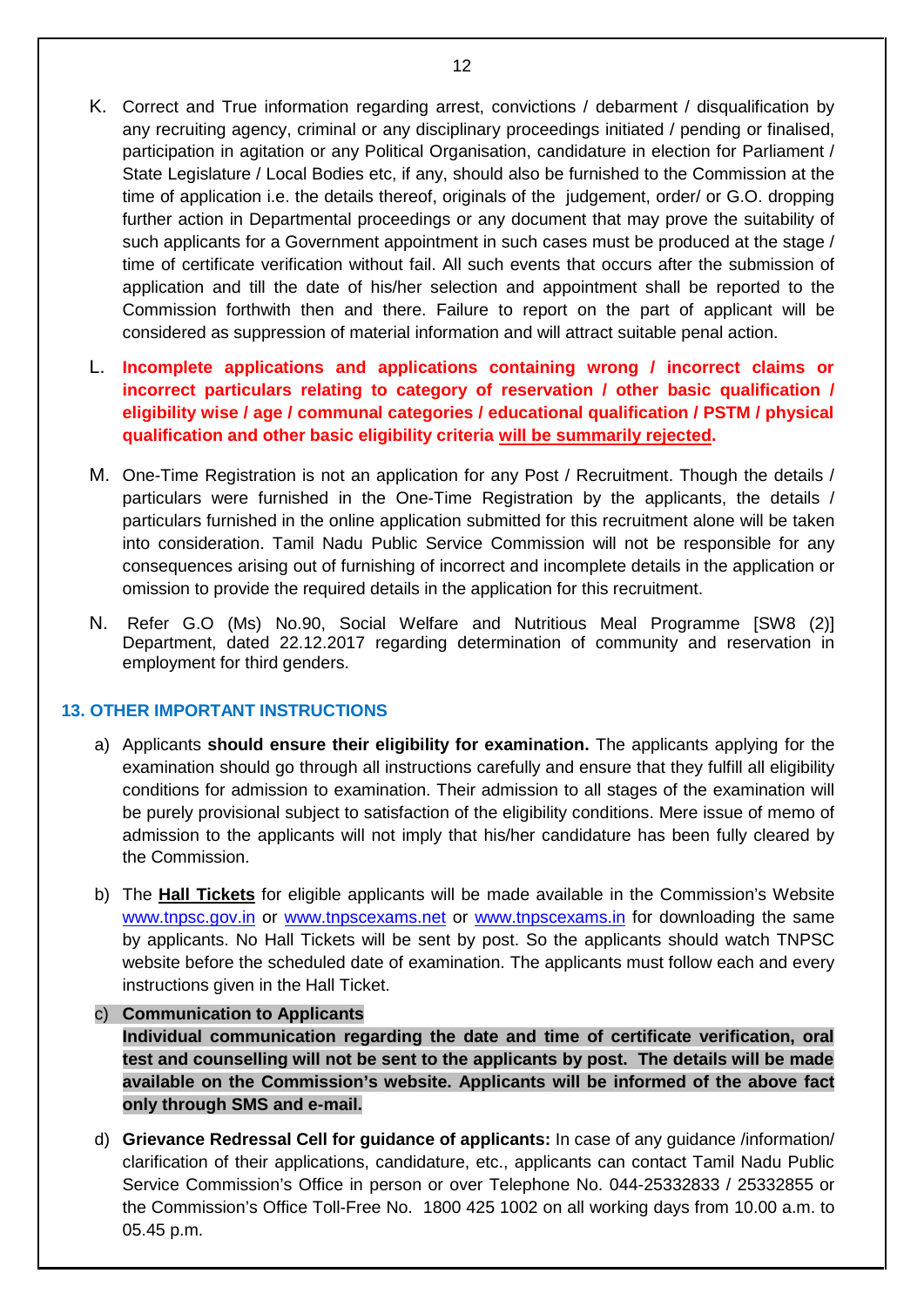## e) **After notification, during the process of recruitment till publication of result, no information, under Right to Information Act, would be furnished.**

### f) **Mobile Phones and other Articles Banned**

- i. Applicants are not allowed to bring Cellular Phone, Calculator, Watches and Ring with Inbuilt Memory Notes etc., or any other Electronic device and Non- Electronic devices such as P&G Design Data Book, Books, Notes, Hand Bags and Recording Device either as separate piece or part of something used by the applicant such as Watch or Ring etc., to the examination hall / room on the date of examination.
- ii. If they are found to be in possession of any such thing or instrument they will not be allowed to write the examination further, besides invalidation of answer paper and / or debarment. If it is considered necessary they will be subjected to thorough physical search including frisking on the spot (For further details refer "Instructions to Applicants").
- iii. Applicants must not bring into the Examination Hall any article such as books, notes, loose sheets, electronic or any other type of calculators, mathematical and drawing instruments, Log Tables, stencils of maps, slide rules, Text Books, rough sheets etc., except the permitted writing material (i.e. pen). No colour pen or pencil must be used.
- iv. Applicants are advised in their own interest not to bring any of the banned items including Mobile Phones to the venue of the examination, as arrangements for safekeeping cannot be assured.
- g) Unless specific instruction is given, applicants are not required to submit along with their application any certificates (in support of their claims regarding age, educational qualifications, physical qualification, community certificate and certificates regarding their physical disability etc.,) which should be submitted when called for by the Tamil Nadu Public Service Commission. The applicants applying for the examination should ensure that they fulfil all the eligibility conditions for admission to the Examination. Their admission at all the stages of examination for which they are admitted by the Commission viz. Preliminary Examination, Main Written Examination, Certificate Verification and Oral Test will be purely provisional, subject to their satisfying the prescribed eligibility conditions. **If, on verification at any time before or after Preliminary Examination, Main Written Examination, Certificate Verification and Oral Test, it is found that they do not fulfill any of the eligibility conditions, their candidature for the recruitment will be rejected summarily by the Commission**. (For further details refer "Instructions to Applicants")
- h) If any of their claims is found to be incorrect, it will lead to rejection of their candidature and suitable penal action including debarment.
- i) **Unfair means strictly prohibited:** No applicant shall copy from the papers of any other applicant or permit his/her papers to be copied or give or attempt to give or obtain or attempt to obtain irregular assistance of any description. (For further details refer "Instructions to Applicants")
- j) **Conduct in Examination Hall:** No applicant should misbehave in any manner or create a disorderly scene in the Examination Hall or harass the staff employed by the Commission for the conduct of the examination. Any such misconduct will be severely viewed and penalised. (For further details refer "Instructions to Applicants")
- k) For violation of "Instructions to Applicants" in any manner, suitable penalty will be imposed as per the "Instructions to Applicants" or as deemed fit by the Commission.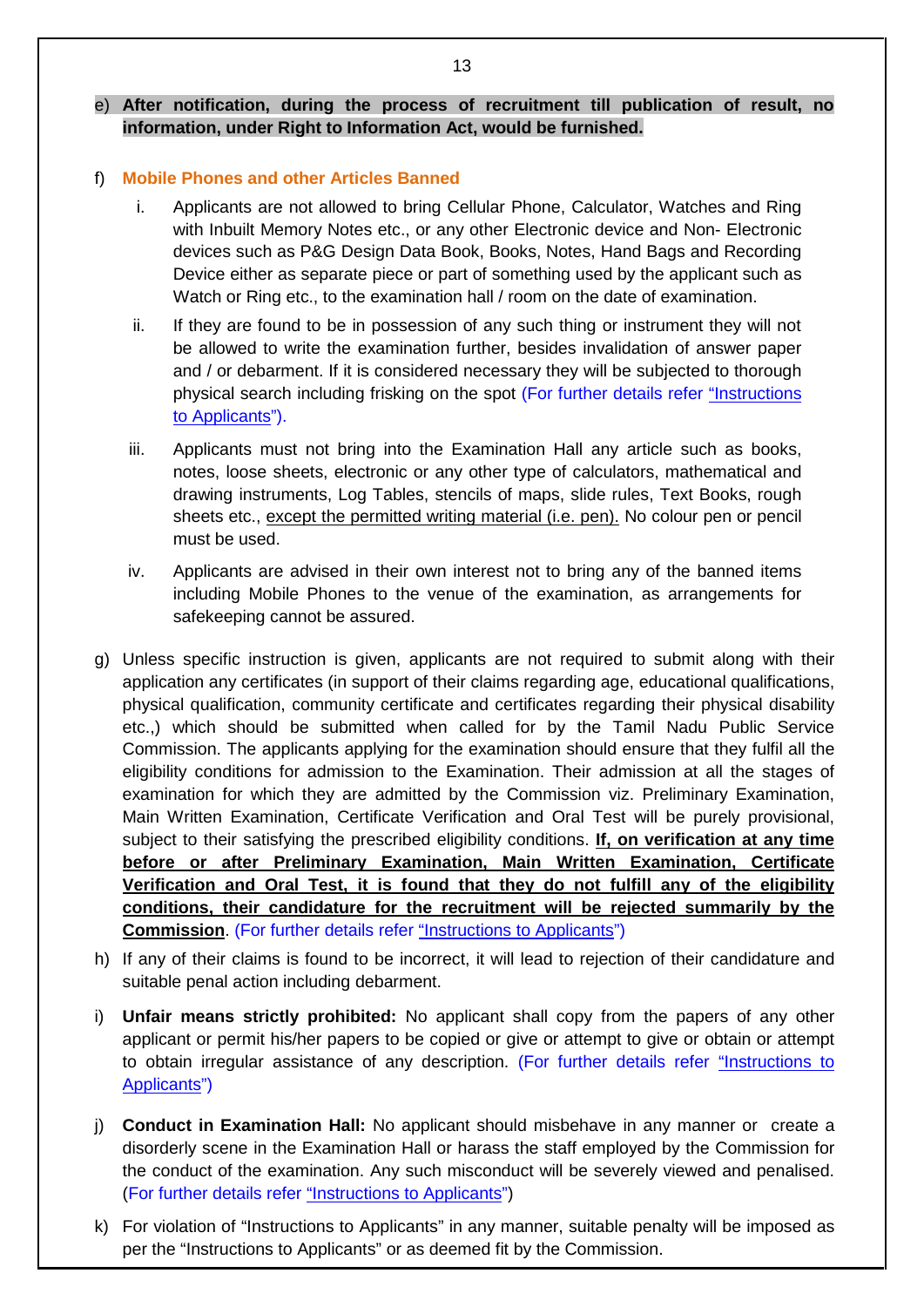## **14. HOW TO APPLY**

- i. Applicants should apply only through online mode in the Commission's Websites www.tnpsc.gov.in / www.tnpscexams.net / www.tnpscexams.in
- ii. One-Time Registration (OTR) and applicant Dashboard are mandatory before applying for any post. Applicant should register only once in the One-Time Registration by paying Rs.150/- as registration fee. Successfully registered One-Time Registration is valid for 5 years from the date of Registration. All the applications should be submitted using the One-Time Registration ID and password registered by the applicant.
- iii. For applying in One-Time Registration, the applicants should have scanned image of their photograph, certificate wherever insisted and signature in CD/DVD/Pen Drive to upload the photo, certificate and signature.
- iv. Applicants who have already registered in One-Time Registration on or before 29.09.2015 shall use their existing user ID and Password to create applicants Dashboard in the new One-Time Registration system. No applicant is permitted to create more than one registration ID in One-Time Registration.
- v. Enter the Unique ID and password to view the already available information and update them.
- vi. One-Time Registration is not an application for any post. It is just collection of information from the applicants and giving a separate dashboard to each applicant to facilitate them to maintain their own profile. Applicants who wish to apply for this recruitment shall click "Apply" against the recruitment notified in the Commission's Website and use the same USER ID and PASSWORD given for ONE-TIME REGISTRATION.
- vii. Select the name of the post or service for which the applicant wishes to apply.
- viii. Applicants are required to upload their photograph and signature as per the specifications given in the Guidelines for Scanning and Upload of Photograph and Signature.
- ix. An Online application uploaded without the photograph, specified documents and signature will be rejected.
- x. **All the particulars mentioned in the online application including name of the Applicant, Post applied, Educational Qualifications, Communal Category, Date of Birth, Address, Email ID, Centre of Examination etc. will be considered as final and no modifications will be allowed after the last date specified for applying online. Since certain fields are firm and fixed and cannot be edited, applicants are requested to fill in the online application form with the utmost care and caution as no correspondence regarding change of details will be entertained.**

#### xi. **Print Option**

- a) After submitting the application, applicants can print / save their application in PDF format.
- b) On entering User ID and password, applicants can download their application and print, if required.
- **c) Need not to send the printout of the online application or any other supporting documents to the Commission. The certificates will be verified only when the applicants come up for next stage of selection.**
- xii. One-Time Registration will not be considered as an application for any post.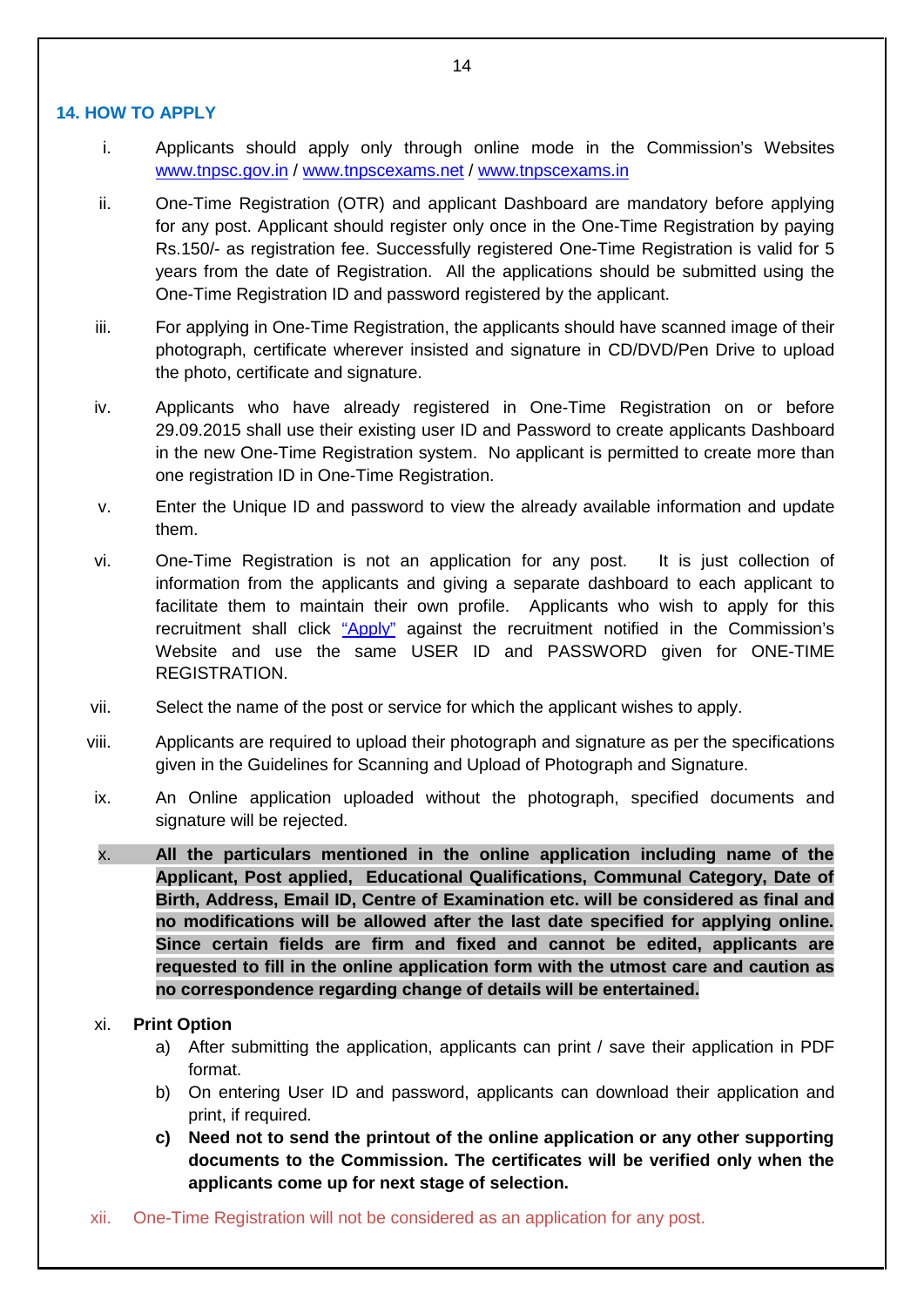#### **15. UPLOAD / SUBMISSION OF DOCUMENTS:**

Applicants should upload / submit the required documents for proof in respect of all the claims made in the application with reference to this notification as and when called for. If the required certificate is not uploaded or submitted by the applicant within the stipulated time, his / her application will be rejected.

## **16. LAST DATE FOR SUBMITTING APPLICATION**

The Online Application can be submitted upto 31.01.2019 till 11.59 p.m., after which the link will be disabled.

*(For detailed information, applicants may refer 'Instructions to Applicants' at the Commission's website www.tnpsc.gov.in )*

**Secretary**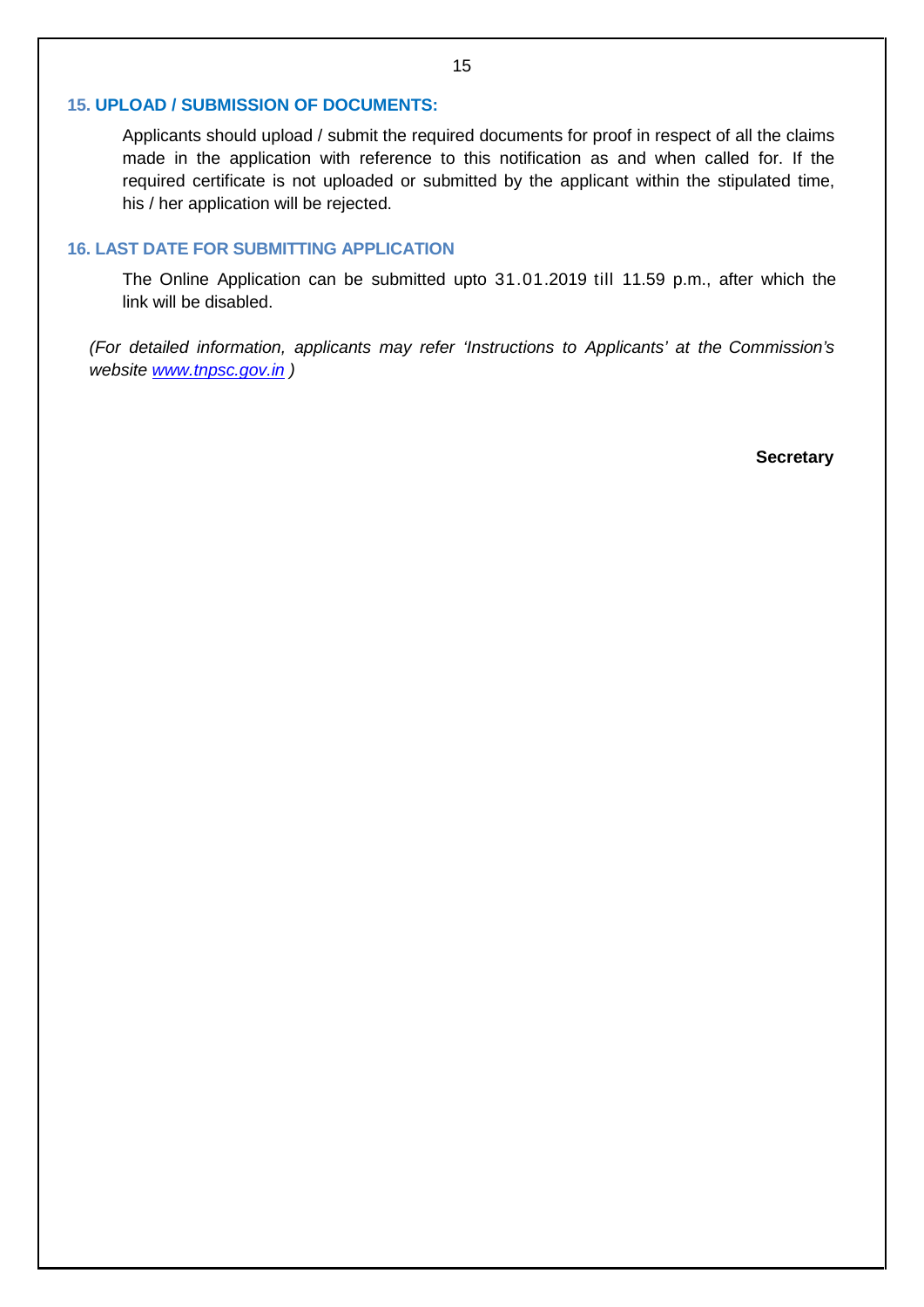## **Warning**

- All the Recruitments by Tamil Nadu Public Service Commission are purely merit based.
- Tamil Nadu Public Service Commission hereby cautions the applicants against touts and agents cheating by making false promises of securing job through unfair means.
- Tamil Nadu Public Service Commission shall not be responsible or liable for any loss that may be caused to any applicant on account of indulging into any sort of actions with such unscrupulous persons.

# **<u>எச்சரிக்கை</u>**

- தேர்வாணையத்தின் தெரிவுகள் அனைத்தும் விண்ணப்பதாரர்களின் தர வரிசைப்படியே மேற்கொள்ளப்படுகின்றன.
- பொய்யான வாக்குறுதிகளை சொல்லி, தவறான வழியில் வேலை வாங்கி தருவதாக கூறும் இடைத்தரகர்களிடம் விண்ணப்பதாரர்கள் மிகவும் கவனமாக இருக்குமாறு எச்சரிக்கப்படுகிறார்கள்.
- இதுபோன்ற தவறான மற்றும் நேர்மையற்ற நபர்களால் விண்ணப்பதாரர்களுக்கு ஏற்படும் எந்தவொரு | இடைத்தரகர்களிடம் விண்ணப்பதாரர்கள் மிகவும் கவனமாக இ<br>இதுபோன்ற தவறான மற்றும் நேர்மையற்ற நபர்களால் விண்ண<br>இழப்புக்கும் தேர்வாணையம் எந்தவிதத்திலும் பொறுப்பல்ல.

**Secretary**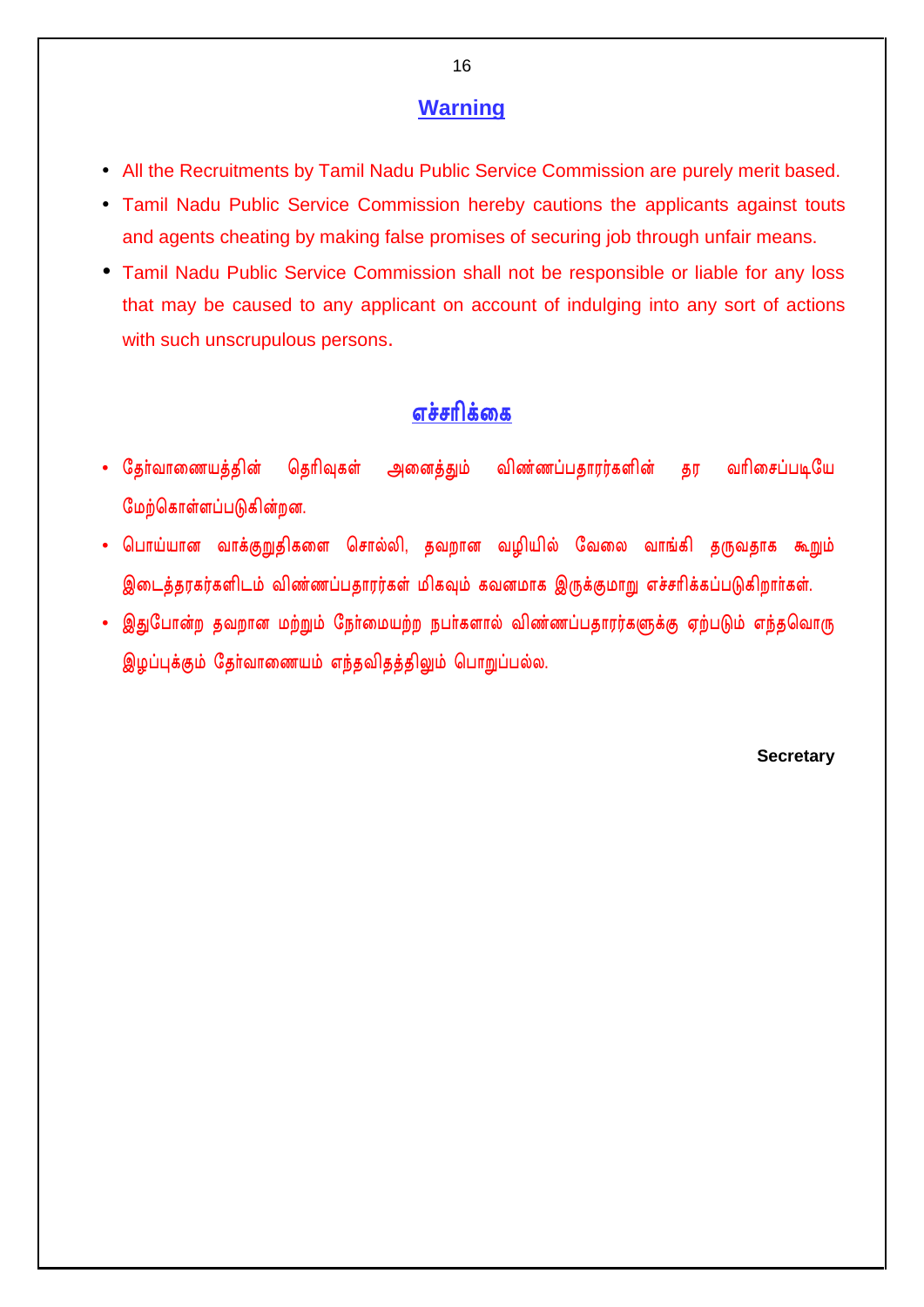## **ANNEXURE-I**

#### **COMBINED CIVIL SERVICE – I**

#### **Group –I Services (Preliminary Examination)**

#### **General Studies – Degree Standard**

#### **TOPICS FOR OBJECTIVE TYPE**

#### **UNIT – I ‐General science :**

**Physics** ‐ Universe ‐ General Scientific laws ‐ Scientific instruments ‐ Inventions and discoveries‐National scientific laboratories‐Science glossary‐Mechanics and properties of matter‐Physical quantities, standards and units‐Force, motion and energy‐ electricity and Magnetism - electronics & communications - Heat, light and sound-Atomic and nuclear physics‐Solid State Physics‐Spectroscopy – Geophysics ‐Astronomy and space science.

**Chemistry ‐** Elements and Compounds‐Acids, bases and salts ‐ Oxidation and reduction – Chemistry of ores and metals ‐Carbon, nitrogen and their compounds‐Fertilizers, pesticides, insecticides‐Biochemistry and biotechnology‐Electrochemistry‐Polymers and plastics

**Botany** • Main Concepts of life science-The cell-basic unit of life-Classification of living organism-Nutrition and dietetics-Respiration-Excretion of metabolic waste-Biodietetics‐Respiration‐Excretion of communication

**Zoology ‐** Blood and blood circulation‐Endocrine system‐Reproductive system‐Genetics the science of heredity-Environment, ecology, health and hygiene, Bio- diversity and its conservation‐Human diseases, prevention and remedies‐Communicable diseases and non‐ communicable diseases‐Alcoholism and drug abuse‐Animals, plants and human life.

#### **UNIT ‐ II. Current Events**

**History ‐** Latest diary of events – National ‐ National symbols ‐Profile of States‐Defence, national security and terrorism-World organizations-pacts and summits-Eminent persons & places in news‐Sports & games‐Books & authors ‐Awards & honours‐Cultural panorama‐Latest historical events‐ India and its neighbours‐ Latest terminology‐ Appointments‐who is who?

**Political Science ‐** India's foreign policy ‐ Latest court verdicts – public opinion ‐ Problems in conduct of public elections- Political parties and political system in India- Public awareness & General administration- Role of Voluntary organizations & Govt..- Welfare oriented govt. schemes, their utility

**Geography ‐** Geographical landmarks‐Policy on environment and ecology

**Economics‐** Current socio‐economic problems‐New economic policy & govt. sector

Science - Latest inventions on science & technology - Latest discoveries in Health Science -Mass media & communication

**UNIT – III Geography ‐** Earth and Universe ‐ Solar system ‐ Atmosphere hydrosphere, lithosphere ‐Monsoon, rainfall, weather and climate ‐ Water resources ‐ rivers in India ‐ Soil, minerals & natural resources-Natural vegetation-Forest & wildlife-Agricultural pattern, livestock<br>& fisheries-Transport & communication-Social geography – population-density and fisheries-Transport & communication-Social geography – population-density distribution‐Natural calamities – disaster management‐Climate change ‐ impact and consequences ‐ mitigation measures‐Pollution Control

**UNIT – IV History and culture of India ‐** Pre‐historic events ‐Indus valley civilization‐Vedic, Aryan and Sangam age‐Maurya dynasty‐Buddhism and Jainism‐ Guptas, Delhi Sultans, Mughals and Marathas-Age of Vijayanagaram and the bahmanis- South Indian history‐Culture and Heritage of Tamil people‐Advent of European invasion‐Expansion and consolidation of British rule‐Effect of British rule on socio‐ economic factors‐Social reforms and religious movements‐India since independence‐ Characteristics of Indian culture‐Unity in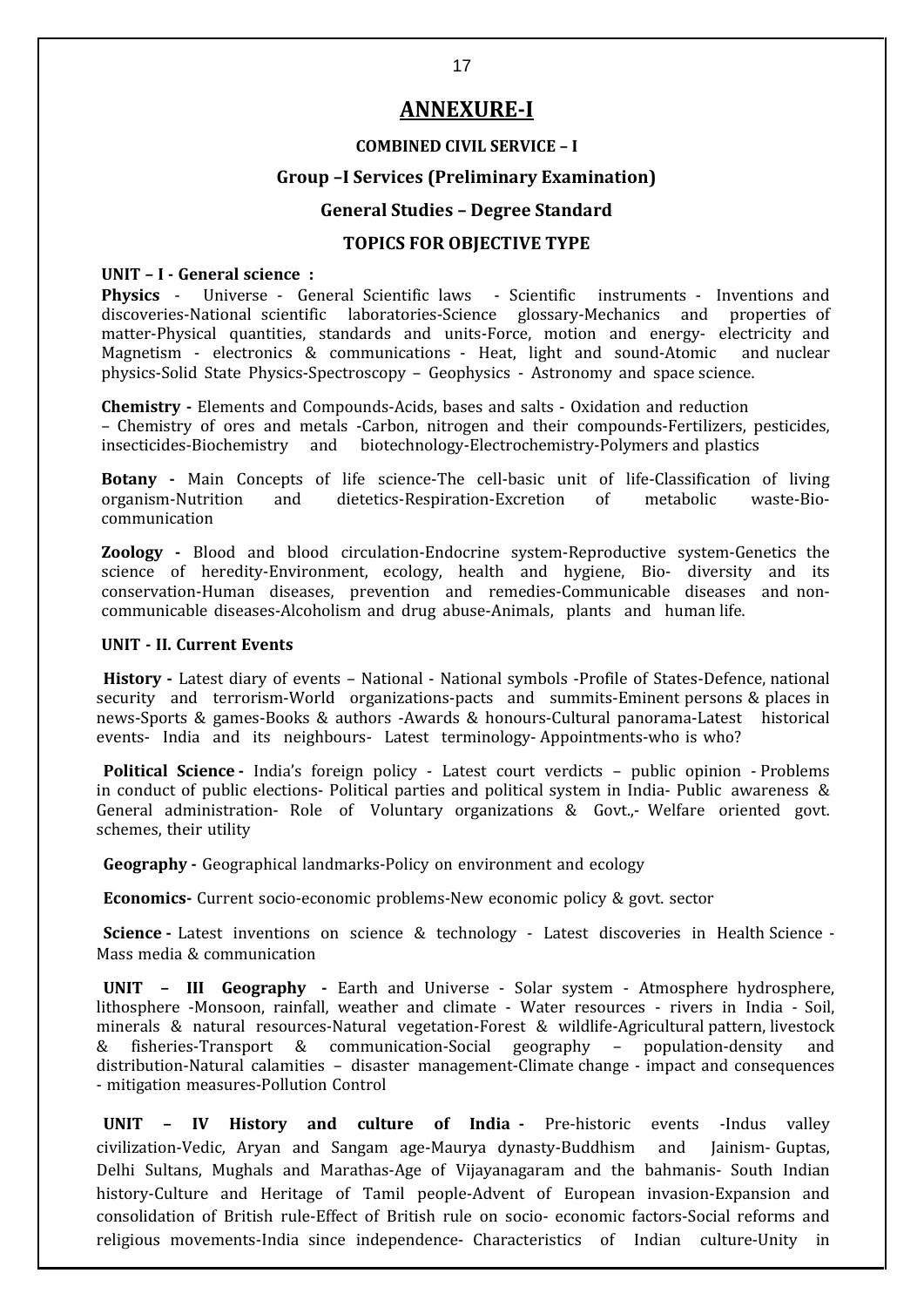diversity –race, colour, language, custom‐ India‐as secular state‐Organizations for fine arts, dance, drama, music‐Growth of rationalist, Dravidian movement in TN‐Political parties and populist schemes – Prominent personalities in the various spheres – Arts, Science, literature and Philosophy – Mother Teresa, Swami Vivekananda, Pandit Ravishankar , M.S.Subbulakshmi, Rukmani Arundel and J.Krishnamoorthy etc.

**UNIT – V ‐ INDIAN POLITY ‐** Constitution of India ‐ Preamble to the constitution ‐ Salient features of constitution - Union, State and territory - Citizenship-rights amend duties Fundamental rights ‐ Fundamental duties ‐ Human rights charter ‐ Union legislature – Parliament - State executive - State Legislature – assembly - Status of Jammu & Kashmir -Local government – panchayat raj – Tamil Nadu ‐ Judiciary in India – Rule of law/Due process of law ‐ Indian federalism – center – state relations ‐ Emergency provisions ‐ Civil services in India - Administrative challenges in a welfare state - Complexities of district administration -Elections ‐ Election Commission Union and State ‐Official language and Schedule‐VIII ‐ Amendments to constitution ‐ Schedules to constitution ‐ Administrative reforms & tribunals‐ Corruption in public life ‐ Anti‐ corruption measures – Central Vigilance Commission, lok-adalats, Ombudsman, Comptroller and Auditor General of India. - Right to information -Central and State Commission ‐ Empowerment of women‐ Voluntary organizations and public grievances redressal ‐ Consumer protection forms

**UNIT – VI • INDIAN ECONOMY •** Nature of Indian economy • Five-year plan models an assessment ‐ Land reforms & agriculture ‐ Application of science in agriculture ‐ Industrial growth ‐ Capital formation and investment‐Role of public sector & disinvestment ‐ Development of infrastructure National income - Public finance & fiscal policy - Price policy & public distribution‐ Banking, money & monetary policy ‐ Role of Foreign Direct Investment (FDI) ‐ WTO‐globalization & privatization ‐ Rural welfare oriented programmes ‐ Social sector problems – population, education, health, employment, poverty ‐ HRD – sustainable economic growth‐ Economic trends in Tamil Nadu ‐ Energy Different sources and development ‐ Finance Commission ‐ Planning Commission ‐ National Development Council

**UNIT – VII ‐ INDIAN NATIONAL MOVEMENT ‐**National renaissance‐ Early uprising against British rule-1857 Revolt- Indian National Congress - Emergence of national leaders- Gandhi, Nehru, Tagore, Netaji ‐Growth of militant movements ‐Different modes of agitations‐Era of different Acts & Pacts‐World war & final phase struggle ‐ Communalism led to partition‐ Role of Tamil Nadu in freedom struggle - Rajaji, VOC, Periyar, Bharathiar & Others - Birth of political parties /political system in India since independence

**UNIT –VIII – APTITUDE & MENTAL ABILITY TESTS ‐** Conversion of information to data ‐ Collection, compilation and presentation of data ‐Tables, graphs, diagrams‐ Parametric representation of data‐Analytical interpretation of data ‐Simplification‐ Percentage‐Highest Common Factor (HCF)‐Lowest Common Multiple (LCM)‐Ratio and Proportion‐Simple interest‐Compound interest‐Area‐Volume‐Time and Work‐ Behavioral ability ‐ Basic terms. Communications in information technology ‐ Application of Information and terms, Communications in information technology ‐ Application of Information and Communication Technology (ICT) ‐ Decision making and problem solving

**Logical Reasoning ‐** Puzzles – Dice ‐ Visual Reasoning‐ Alpha numeric Reasoning‐ Number Series ‐Logical Number/Alphabetical/Diagrammatic Sequences